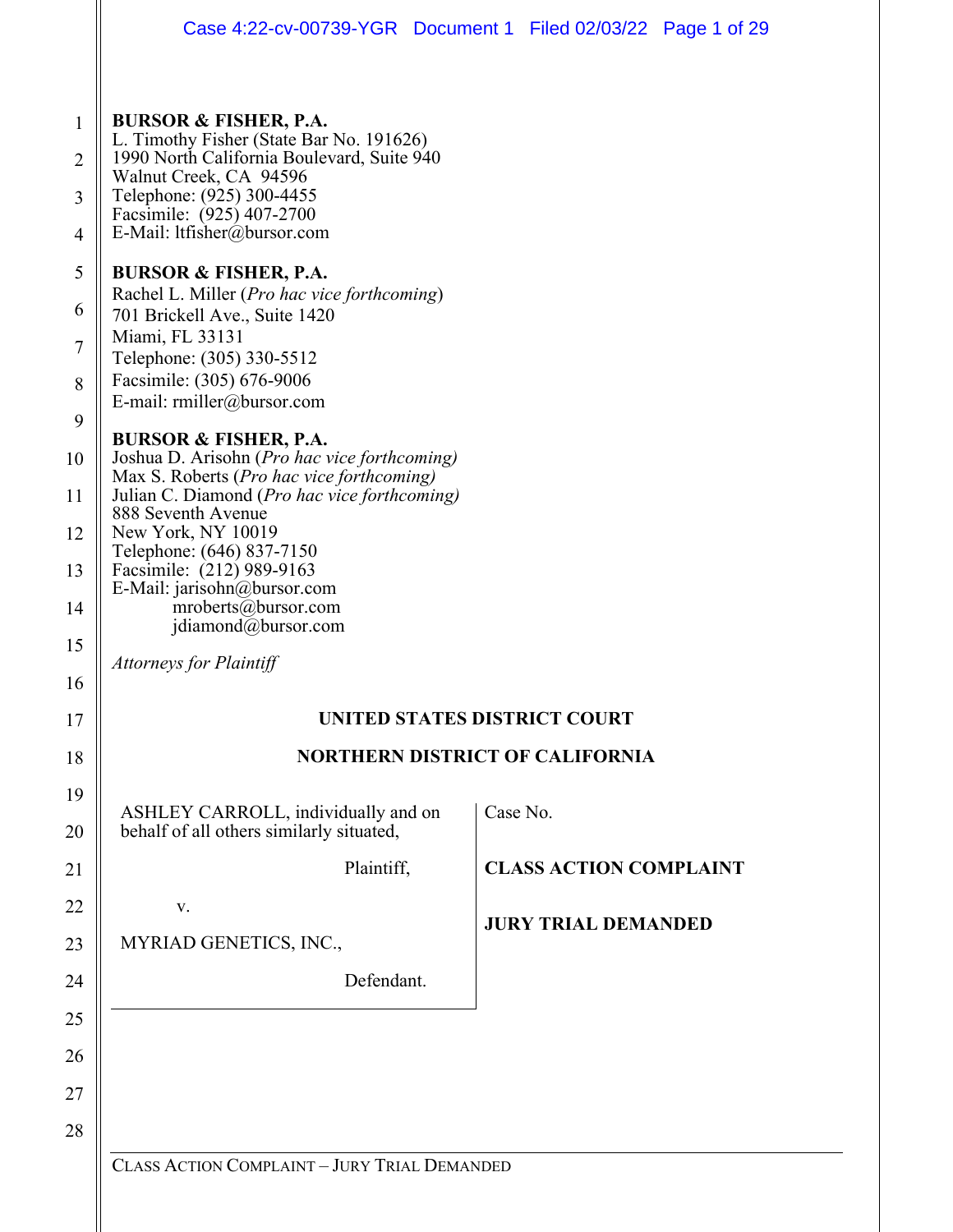Plaintiff Ashley Carroll ("Plaintiff") brings this action on behalf of herself and all others similarly situated against Defendant Myriad Genetics Inc. ("Defendant" or "Myriad"). Plaintiff makes the following allegations pursuant to the investigation of her counsel and based upon information and belief, except as to the allegations specifically pertaining to herself, which are based upon personal knowledge.

# **NATURE OF THE ACTION**

1. This is a putative class action lawsuit on behalf of purchasers of Myriad's Prequel Prenatal Screen ("Prequel Test" or collectively, the "Tests"). Defendant markets and sells the Tests as genetic, prenatal screening tests for pregnant women that screen for various chromosomal and genetic conditions affecting a baby's health. Defendant markets these tests as accurate. However, unbeknownst to consumers, Prequel Test results indicating a genetic disorder are incorrect approximately 85 percent of the time.<sup>1</sup> Thus, the Tests are worth far less than their market price. In addition, as a result of these false results, expecting mothers are often unnecessarily subjected to further diagnostic testing, genetic counseling, and the even erroneous termination of a viable pregnancy.

2. Prenatal testing in recent years has moved towards non-invasive methods to determine the fetal risk for genetic disorders, including Non-Invasive Prenatal Testing ("NIPT").<sup>2</sup>

3. NIPT analyzes DNA fragments from the blood of a pregnant women to estimate the risk that the fetus will be born with certain genetic abnormalities, including chromosomal disorders like Down Syndrome and Trisomy 18, or other, more rare disorders, like Prader-Willi and Angelman Syndrome.

4. NIPT is incredibly popular. However, many of these tests are often inaccurate, giving pregnant women false positive results for genetic conditions that their fetuses do not have.

<sup>1</sup> https://www.nytimes.com/2022/01/01/upshot/pregnancy-birth-genetic-testing.html 2 https://www.ncbi.nlm.nih.gov/pmc/articles/PMC6545823/

28

27

1

2

3

4

5

6

7

8

9

10

11

12

13

14

15

16

17

18

19

20

21

22

23

24

25

26

CLASS ACTION COMPLAINT – JURY TRIAL DEMANDED 1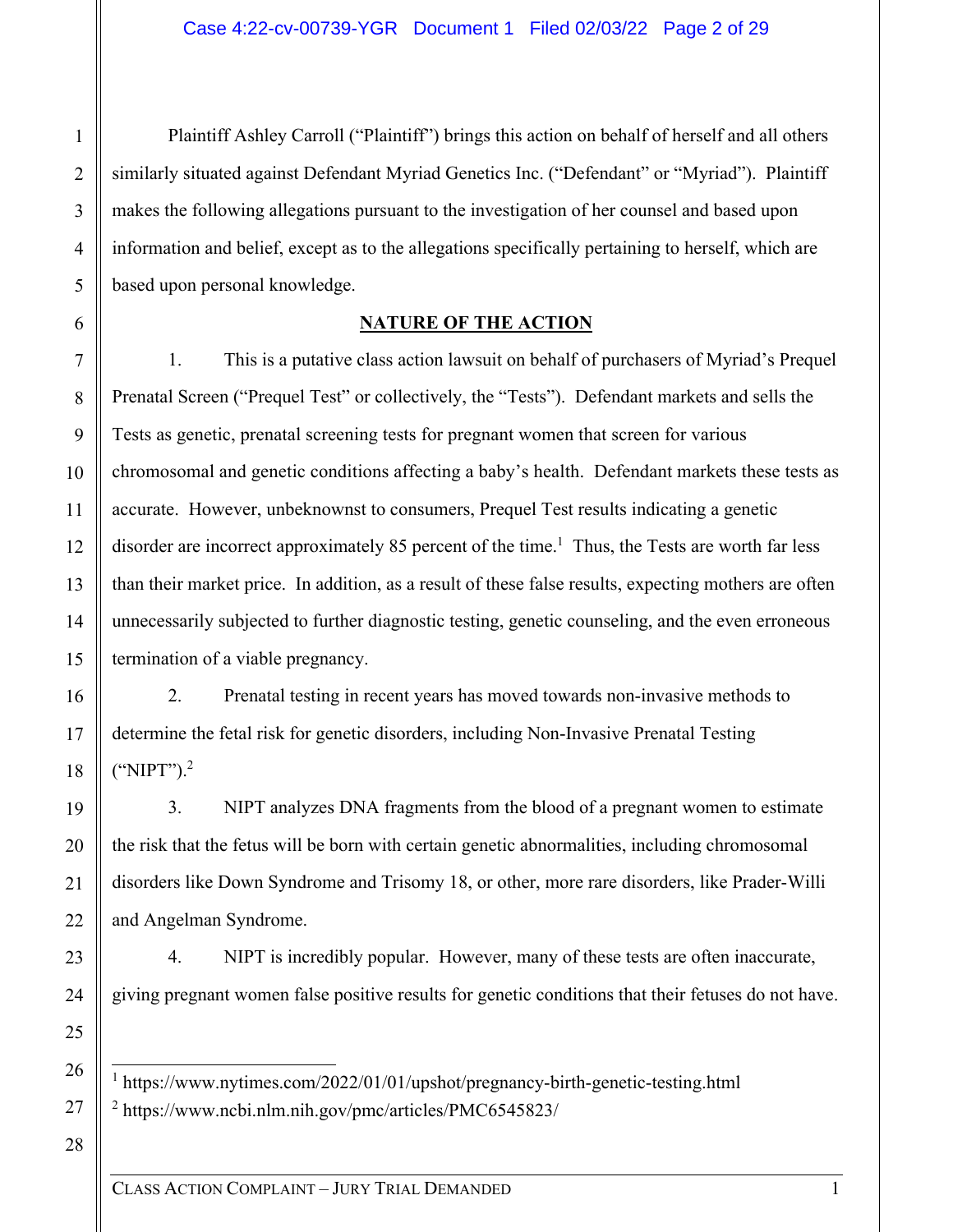5. In fact, a recent New York Times investigation found that for every 15 times an NIPT screening correctly identifies a fetal disorder, the screening is wrong 85 times, meaning that 85 percent of all positive results are false positives. $3$ 

6. Despite this inaccurate testing, Defendant falsely advertises their findings as reliable, accurate and offering peace of mind for patients regarding the viability of their pregnancies. These false positives can lead to devastating personal consequences and painful decisions that are premised upon this wrong information.

7. Plaintiff and Class Members purchased the Tests designed, marketed, manufactured, distributed, and sold by Defendant as accurate and reliable. Plaintiff and Class Members would not have purchased Defendant's Tests – or, at minimum, would have paid significantly less for the Tests– had they known the Tests were inaccurate. Plaintiff and Class Members thus suffered monetary damages as a result of Defendant's deceptive and false representations.

# **PARTIES**

8. Plaintiff Ashley Carroll is a resident of Menlo Park, California and has an intent to remain there, and is therefore a domiciliary of California. In or about June 2021, Plaintiff visited her doctor's office in California, where she received a brochure about Defendant's Myriad Prequel Test. After reviewing Defendant's brochure, Plaintiff decided to purchase Defendant's Prequel Test in California because Defendant described the Test as accurate. Specifically, Defendant represented that the Test "has the lowest test failure rate in the industry, which translates to a lower chance of needing a repeat test or an unnecessary invasive diagnostic procedure." Defendant further represented that its Tests are "more accurate than maternal serum screening" and tells women that the Tests will "reduc<sup>[e]</sup> the chances you'll need an unnecessary invasive follow-up test." Plaintiff paid \$295 for the Prequel Test out of pocket. Plaintiff relied on Defendant's representations and warranties in deciding to purchase the Prequel Test. Accordingly, Defendant's

- <sup>3</sup> https://www.nytimes.com/2022/01/01/upshot/pregnancy-birth-genetic-testing.html
- 28

1

2

3

4

5

6

7

8

9

10

11

12

13

14

15

16

17

18

19

20

21

22

23

24

25

26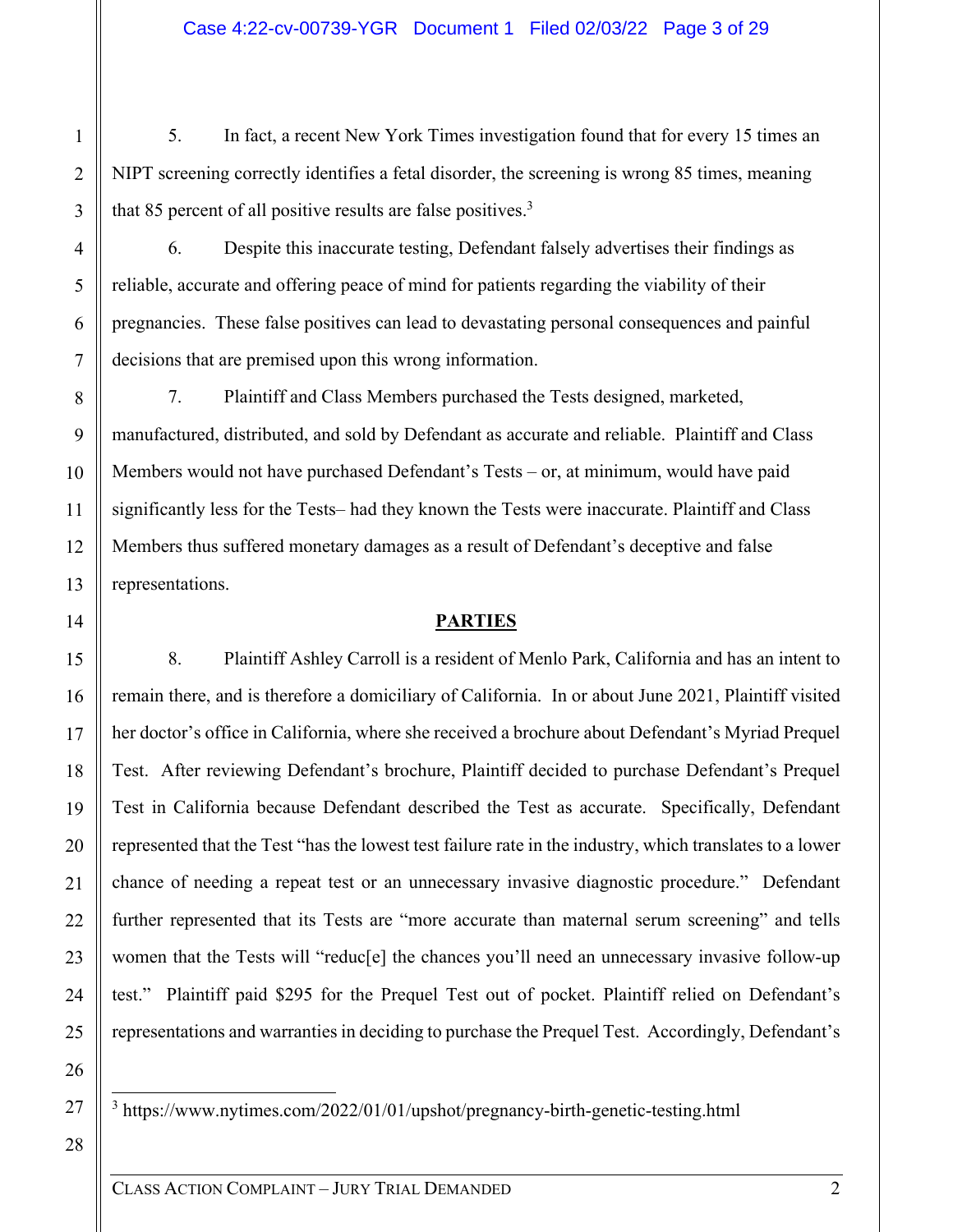#### Case 4:22-cv-00739-YGR Document 1 Filed 02/03/22 Page 4 of 29

representations and warranties were part of the basis of the bargain, in that she would not have purchased the Prequel Test on the same terms had she known the Test's representations about accuracy and trustworthiness were not true, or at least would have paid significantly less for the Prequel Test.

9. Defendant Myriad Genetics, Inc. is a corporation organized and existing under the laws of the state of Delaware, with its principal place of business in Salt Lake City, Utah. Myriad is a molecular diagnostic company specializing in genetic tests that determine the risk of developing disease, assess the risk of disease progression, and guide treatment decisions.

#### **JURISDICTION AND VENUE**

10. This Court has subject matter jurisdiction pursuant to 28 U.S.C § 1332(d)(2)(a) because this case is a class action where the aggregate claims of all members of the proposed class are in excess of \$5,000,000.00, exclusive of interest and costs, there are over 100 members of the putative class, and Plaintiff, as well as most members of the proposed class, are citizens of states different from Defendant.

11. This Court has personal jurisdiction over Defendant because it conducts substantial business within California, such that Defendant has significant, continuous, and pervasive contacts within the State of California and because a substantial portion of the events that gave rise to this cause of action occurred here.

12. Venue is proper in this Court pursuant to 28 U.S.C. § 1391(b) because Defendant transacts significant business within this District and because Plaintiff purchased and used the Prequel Test in this District.

### **FACTUAL ALLEGATIONS**

### **A. Myriad's "Prequel" NIPT**

13. The discovery of fetal DNA in maternal blood has led to changes in prenatal screening. Following this discovery, many companies began working on blood tests, otherwise

1

2

3

4

5

6

7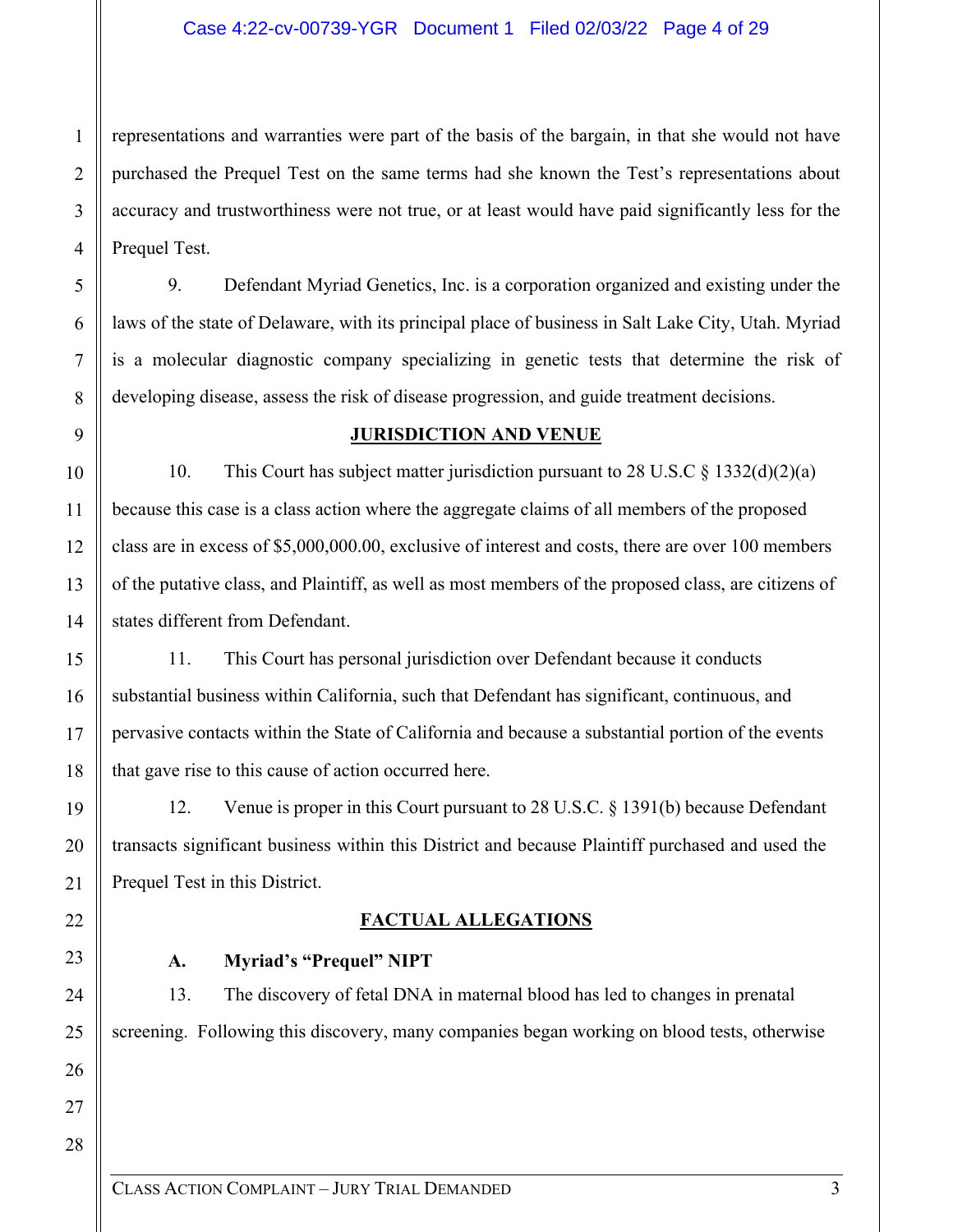# Case 4:22-cv-00739-YGR Document 1 Filed 02/03/22 Page 5 of 29

known as NIPT, aimed at detecting chromosomal abnormalities without the invasive and risky nature of amniocentesis and chorionic villus sampling ("CVS").<sup>4</sup>

14. Myriad's Prequel Prenatal Screen NIPT is a noninvasive blood screen for pregnant women to find out if their babies have an increased risk for chromosomal conditions like Down syndrome (Trisomy 21) and Edwards Syndrome (Trisomy 18).

The Myriad Prequel™ Prenatal Screen provides early insight into your baby's development, giving you information about the chance of a chromosome condition like Down syndrome.

Red blood cell

1

2

3

4

5

6

7

8

9

10

11

12

13

14

15

16

17

18

19

20

**Maternal DNA** Placental DNA

 $\odot$ 

Normal developmental processes cause small pieces of DNA from your baby's placenta to enter your bloodstream. The Prequel Prenatal Screen analyzes these fragments, called cell-free DNA.

# **Prequel**

Early insight into your baby's<br>development



As early as week 10, take a noninvasive blood screen to find out if your baby has an increased risk for a chromosome condition like Down syndrome.

<sup>4</sup> https://blog.seracare.com/ngs/evolution-of-non-invasive-prenatal-testing-nipt-testing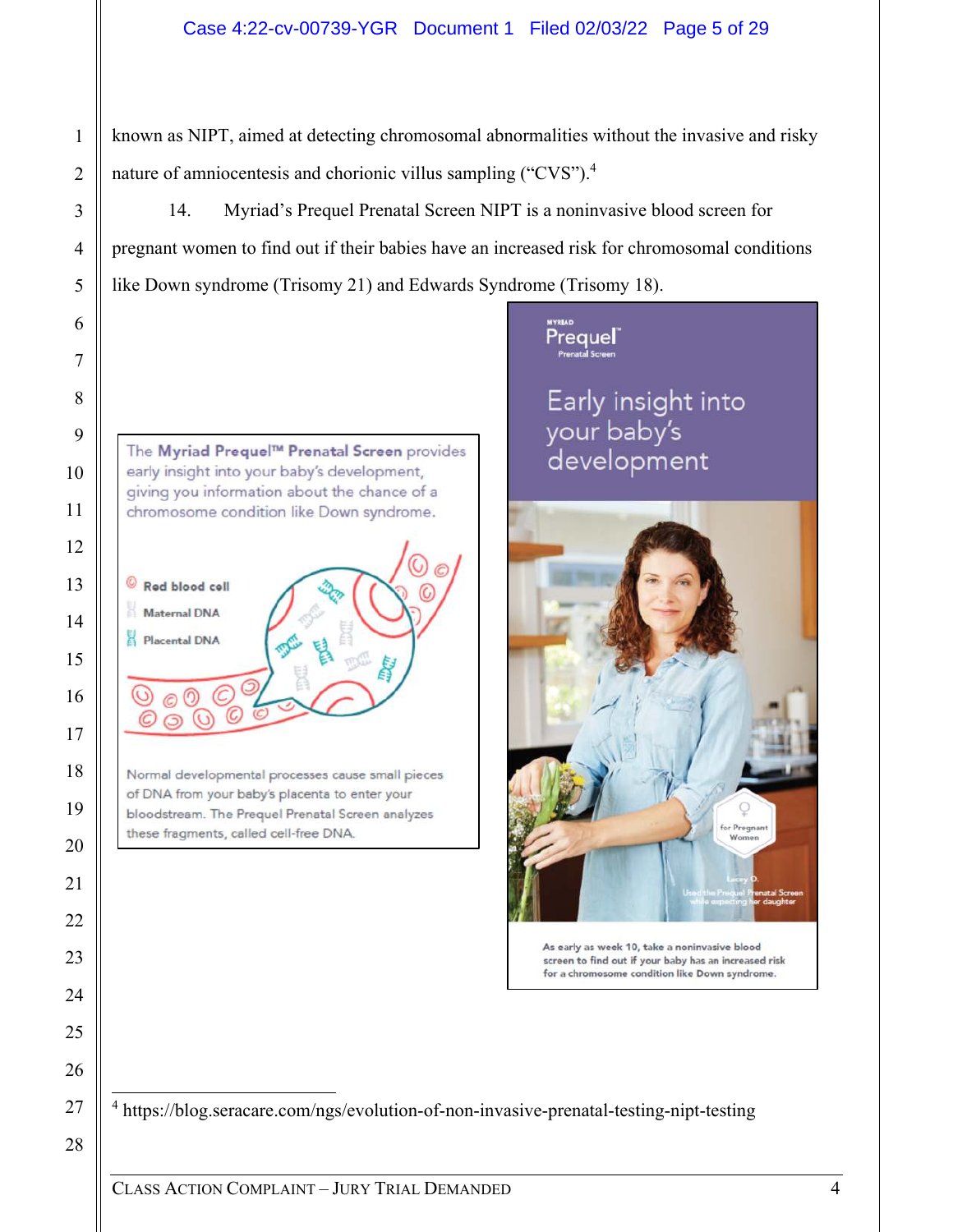15. In 2019, Myriad announced an expansion of its Prequel Test, claiming that the Tests would now check all 23 chromosome pairs rather than just the standard five chromosomes  $(13, 18, 21, X \text{ and } Y)$  previously tested.<sup>5</sup>

16. Prequel also claims the ability to "assess if your baby is missing a tiny piece of a chromosome (called a 'microdeletion'), which can lead to birth defects and intellectual disabilities."

> Your healthcare provider can help you decide whether you may want to screen for additional conditions

The Prequel Prenatal Screen can also assess if your baby has the correct number of sex chromosomes, which can impact health issues like fertility. Additionally, the screen can assess if your baby is missing a tiny piece of a chromosome (called a "microdeletion"), which can lead to birth defects and intellectual disabilities.

17. In 2020, Myriad launched its propriety "AMPLIFY" technology, which Myriad

claimed further increased the performance of its Prequel test, thereby reducing the rate of false

positive and false negative results.

18. Nicole Lambert, president of Myriad International, Oncology and Women's

Health, claimed:

Prequel already provided *highly accurate* results and this proprietary technology further increases the sensitivity of our test … With AMPLIFY, Prequel maintains its industry-leading low rate of failed samples—delivering results to 99.9 percent of patients. The important clinical benefits are that each woman who receives the test can expect *highly accurate* NIPS results, regardless of body mass index (BMI), race, or ethnicity."<sup>6</sup>

19. Myriad also claims that Prequel reduces the need for unnecessary invasive

diagnostic testing like amniocentesis and CVS testing and tells women that there is "power in

<sup>5</sup> https://investor.myriad.com/news-releases/news-release-details/myriad-announces-prequeltmprenatal-screen-expanded-aneuploidy

6 https://investor.myriad.com/news-releases/news-release-details/myriad-launches-proprietaryamplifytm-technology-further (emphasis added).

28

1

2

3

4

5

6

7

8

9

10

11

12

13

14

15

16

17

18

19

20

21

22

23

24

25

26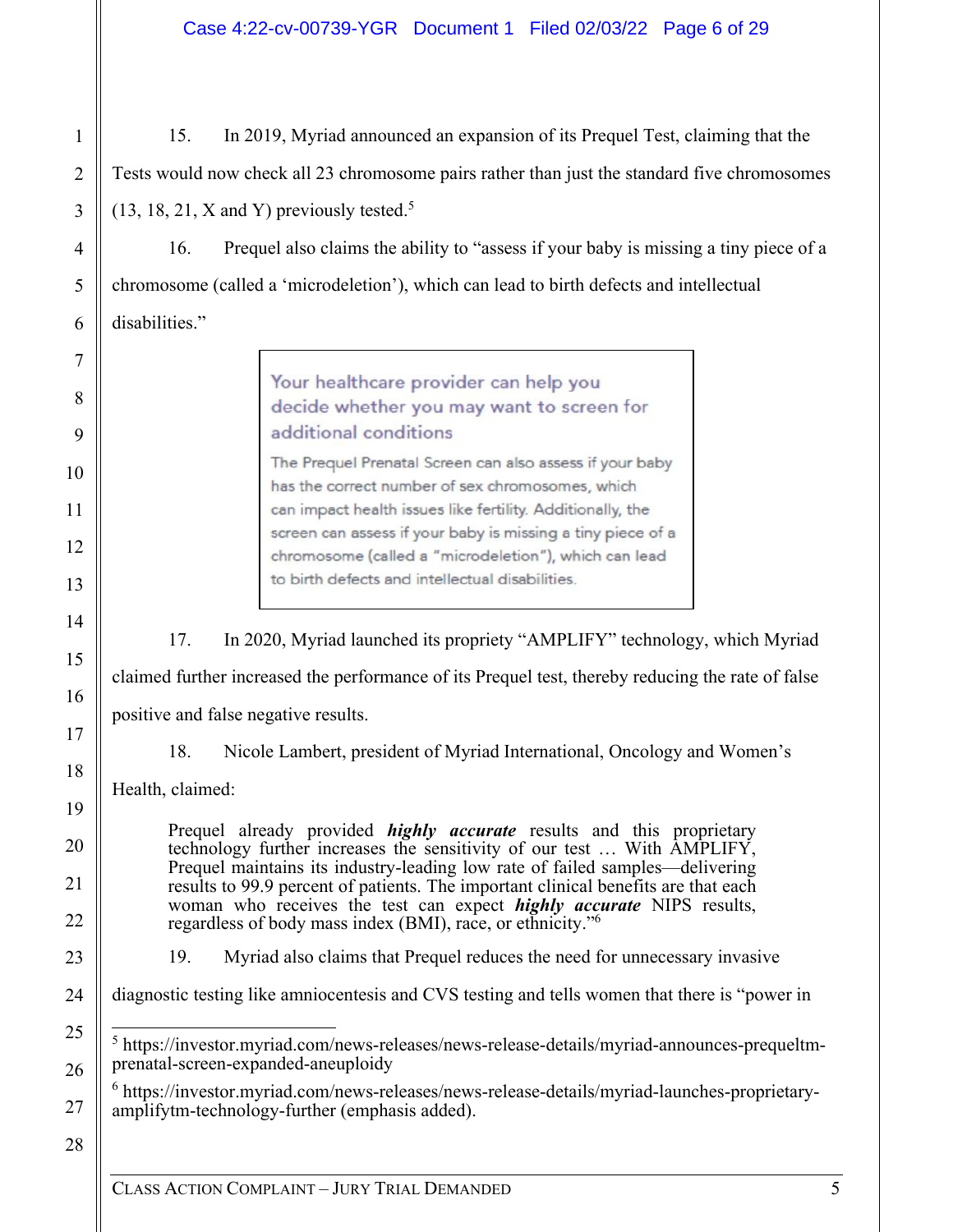being prepared" for the birth of their babies. Myriad also touts that its Tests are "more accurate than maternal serum screening" and "reduc[e] the chances you'll need an unnecessary invasive follow-up test."

| Screening reduces the need for unnecessary<br>invasive diagnostic tests                                                                                                                                                   |  |
|---------------------------------------------------------------------------------------------------------------------------------------------------------------------------------------------------------------------------|--|
| Noninvasive prenatal screening using cell-free DNA                                                                                                                                                                        |  |
| has been shown to be more accurate than maternal<br>serum screening, reducing the chances you'll need an<br>unnecessary invasive follow-up test like chorionic villus<br>sampling (CVS) or amniocentesis.                 |  |
| Our results are personalized based on your age and how<br>far along you are in your pregnancy, so you have the<br>clearest picture of your risk, which can help you decide if<br>you'd like to pursue additional testing. |  |

# THERE'S POWER IN BEING PREPARED

Noninvasive prenatal screening gives you important information. Your healthcare provider can help you determine if testing is right for you.

20. Further, Myriad advertises Prequel as providing patients with peace of mind

regarding the viability of their pregnancies by posting customer testimonials praising the Test: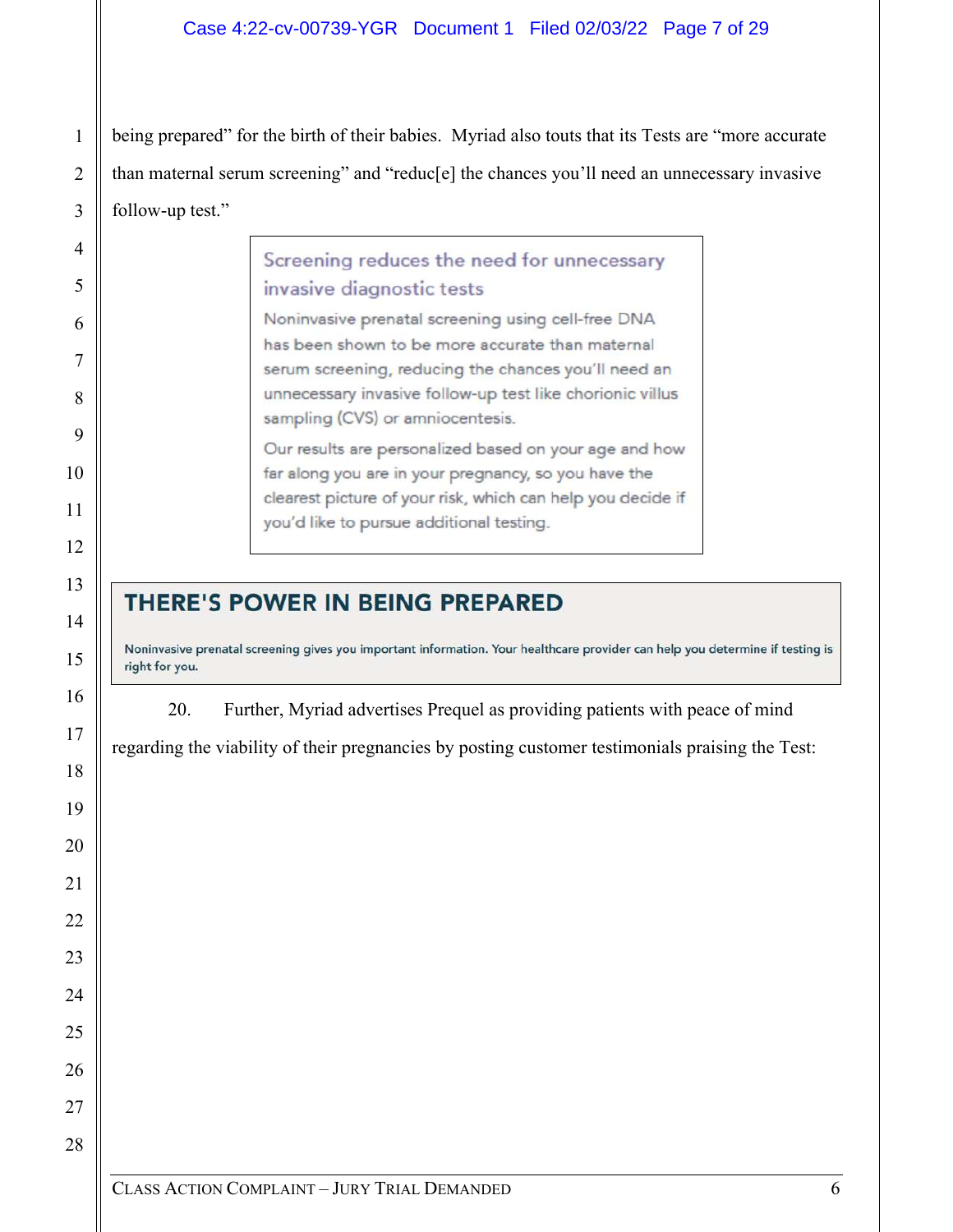

Taking the Prequel Prenatal Screen has helped me sleep better because getting answers one way or the other - is a huge relief. I truly believe this type of noninvasive, personalized science is the bright future of medicine.

- LACEY O. & SEJIN H.

21. NIPT screening tests like Prequel are costly, with an average out-of-pocket cost of  $$279.<sup>7</sup>$ 

# **B. Defendant's False Advertising of the Tests**

22. Since the launch of Prequel, Defendant has consistently advertised the Tests as "highly accurate" and trustworthy. Unfortunately for pregnant women, the Tests are alarmingly inaccurate.

23. A recent investigation by the New York Times found that despite the Tests and other NIPT tests being advertised as "reliable," "highly accurate," and offering "total confidence" and "peace of mind" for patients, the tests are inaccurate more than 85 percent of the time.

24. Specifically, the tests are unable to accurately discover microdeletions like the ones Defendant claims Prequel can correctly detect. Microdeletions can have a wide range of symptoms, including intellectual disability, a shortened life span, and a high infant mortality rate.

25. As a result of these false positive screenings, women are forced to undergo the very invasive testing that Defendant claims its Tests help women avoid, including amniocentesis

- 7 http://www.motherofmicrobes.com/the-nipt-test-costs-less-than-you-think-but-beware-ofinsurance-surprises/
- 28

1

2

3

4

5

6

7

8

9

10

11

12

13

14

15

16

17

18

19

20

21

22

23

24

25

26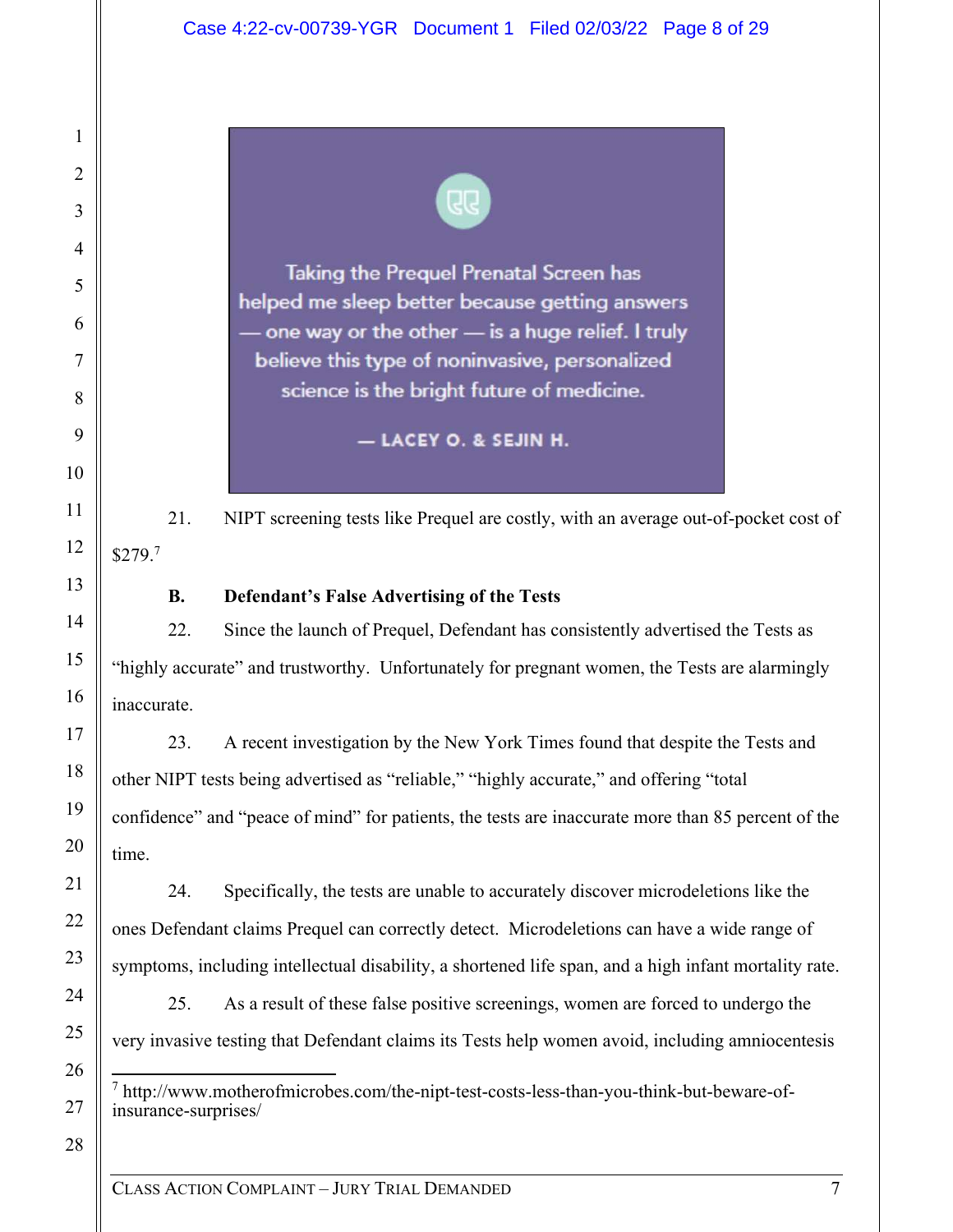and CVS. During an amniocentesis, a needle is used to remove amniotic fluid from the uterus for testing. Similarly, during a CVS procedure, a catheter or needle is used to biopsy placental cells that are derived from the same fertilized egg as the fetus. Both procedures include an increased risk of miscarriage.<sup>8</sup>

26. Many women also have abortions after obtaining positive results from NIPT screens, even though those results may very well be inaccurate. For example, a 2014 study found that six percent of patients who screened positive obtained an abortion without getting another test to confirm the result.<sup>9</sup>

27. Consumers are therefore paying hundreds of dollars for testing that is highly inaccurate and untrustworthy.

28. Plaintiff brings this action on behalf of herself and the Class for equitable relief and to recover damages and restitution for: (i) breach of express warranty; (ii) breach of implied warranty; (iii) unjust enrichment; (iv) fraud; (v) fraudulent omission; (vi) violation of California's Unfair Competition Law ("UCL"), Cal. Bus. & Prof. Code §§ 17200, *et seq.*; (vii) violation of California's Consumers Legal Remedies Act ("CLRA"), Civil Code §§ 1750, *et. seq.*; and (viii) violation of California's False Advertising Law ("FAL"), Cal. Bus & Prof Code § 17500.

# **CLASS ALLEGATIONS**

29. Plaintiff seeks to represent a class defined as all persons in the United States who purchased a Prequel test (the "Nationwide Class").

30. Plaintiff also seeks to represent a class defined as all persons who reside in the state of California who purchased a Prequel test (the "California Subclass") (collectively with the Nationwide Class, "Class").

31. Specifically excluded from the Class are persons who made such purchase for the purpose of resale, Defendants, Defendants' officers, directors, agents, trustees, parents, children,

8 https://www.nytimes.com/2022/01/01/upshot/pregnancy-birth-genetic-testing.html <sup>9</sup> https://www.nytimes.com/2022/01/01/upshot/pregnancy-birth-genetic-testing.html

28

1

2

3

4

5

6

7

8

9

10

11

12

13

14

15

16

17

18

19

20

21

22

23

24

25

26

27

CLASS ACTION COMPLAINT – JURY TRIAL DEMANDED 8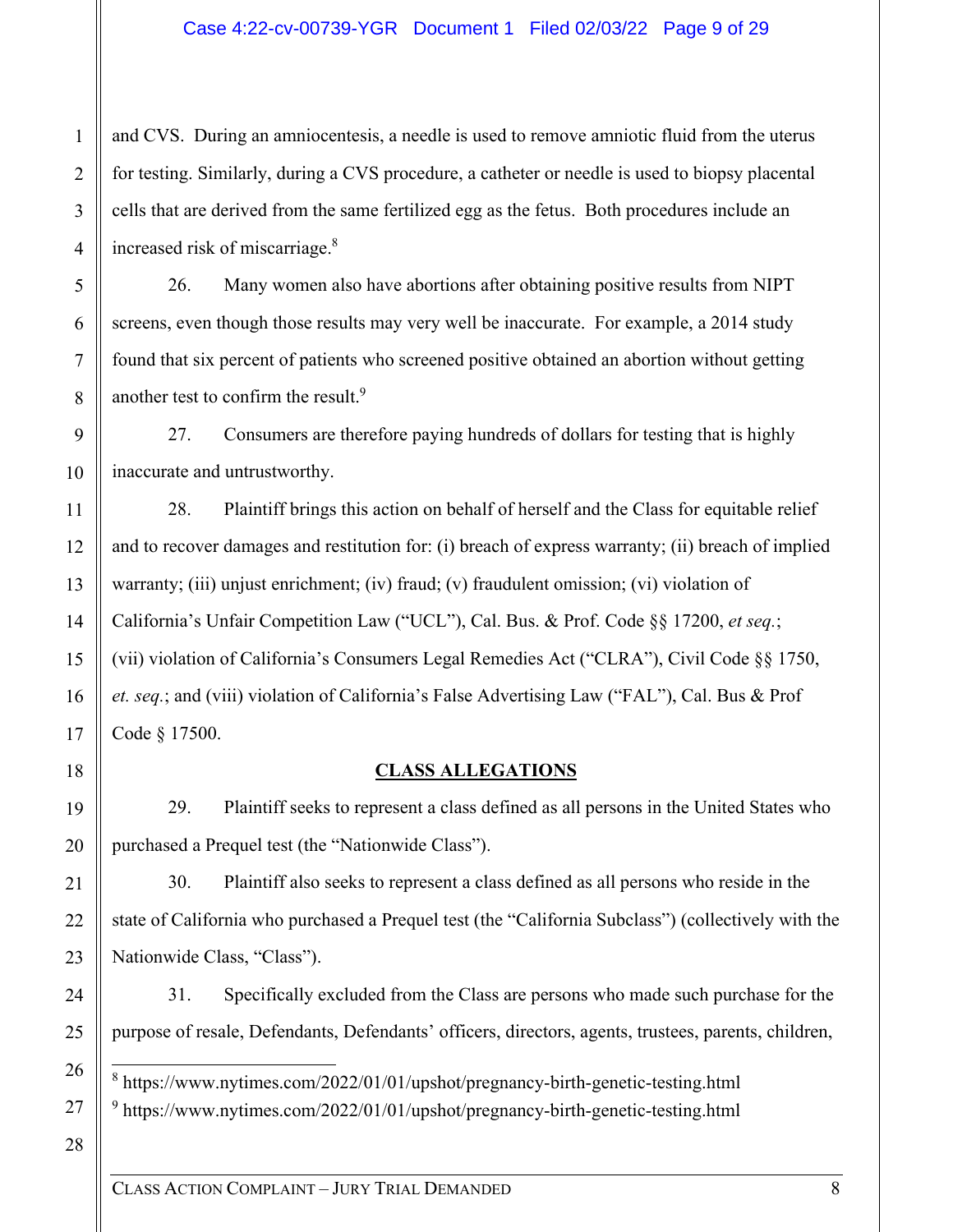### Case 4:22-cv-00739-YGR Document 1 Filed 02/03/22 Page 10 of 29

corporations, trusts, representatives, employees, principals, servants, partners, joint ventures, or entities controlled by Defendants, and their heirs, successors, assigns, or other persons or entities related to or affiliated with Defendant and/or Defendant's officers and/or directors, the judge assigned to this action, and any member of the judge's immediate family.

32. Subject to additional information obtained through further investigation and discovery, the foregoing definition of the Class may be expanded or narrowed by amendment or amended complaint.

33. **Numerosity.** The members of the Class are geographically dispersed throughout the United States and are so numerous that individual joinder is impracticable. Upon information and belief, Plaintiff reasonably estimates that there are hundreds of thousands of members in the Class. Although the precise number of Class members is unknown to Plaintiff, the true number of Class members is known by Defendant and may be determined through discovery. Class members may be notified of the pendency of this action by mail and/or publication through the distribution records of Defendant and third-party retailers and vendors.

34. **Existence and predominance of common questions of law and fact.** Common questions of law and fact exist as to all members of the Class and predominate over any questions affecting only individual Class members. These common legal and factual questions include, but are not limited to, the following:

- (a) whether the Prequel manufactured, distributed, and sold by Defendant was unfit for use as screening test, thereby breaching express and implied warranties made by Defendant and making the Prequel Test unfit for its intended purpose;
- (b) whether Defendant knew or should have known that the Prequel Test would often provide false positive results prior to selling the Tests, thereby constituting fraud and/or fraudulent omission;
- (c) whether Defendant is liable to Plaintiff and the Class for unjust enrichment;
- (d) whether Plaintiff and the Class have sustained monetary loss and the proper measure of that loss;
- (e) whether Plaintiff and the Class are entitled to declaratory and injunctive relief;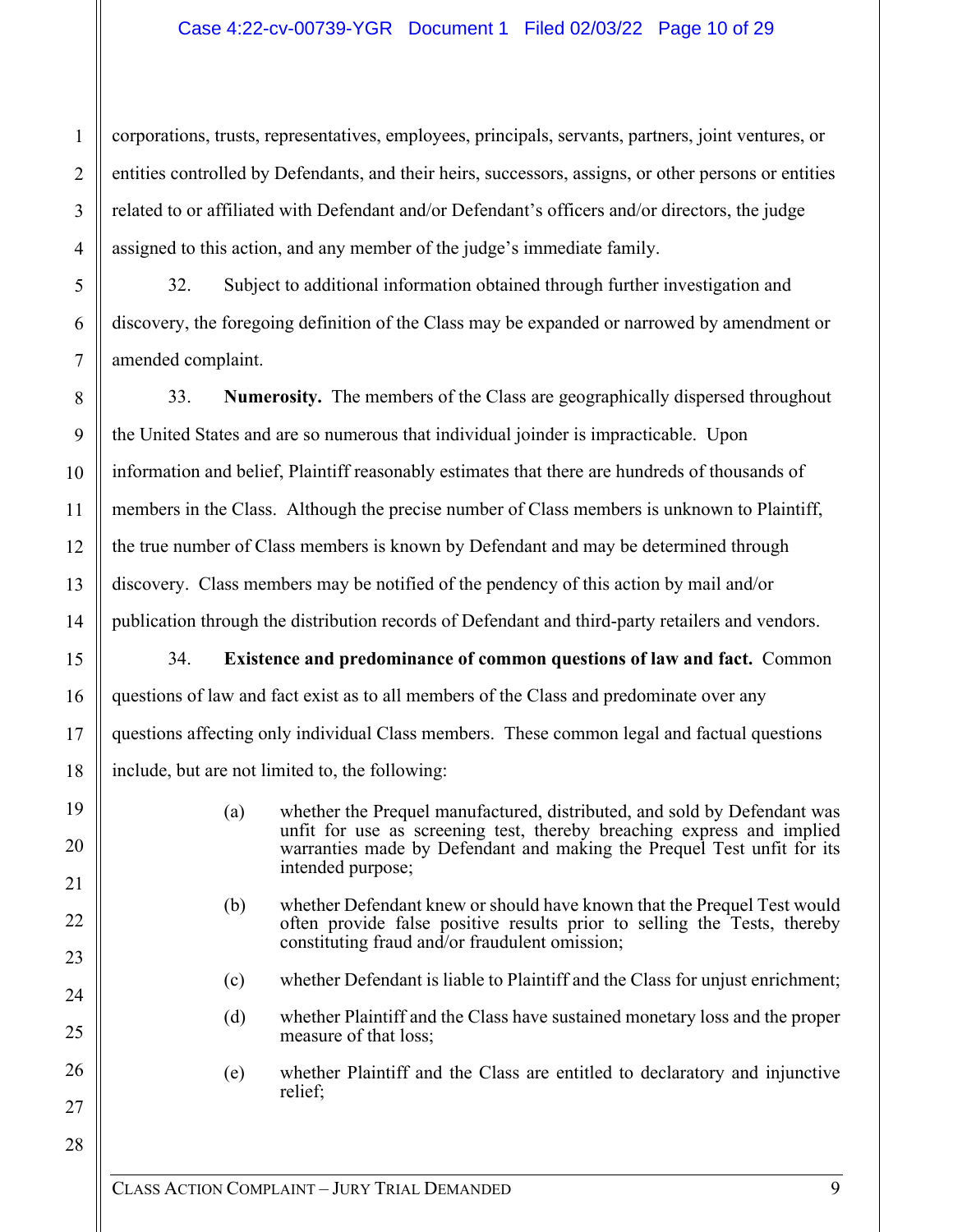- (f) whether Plaintiff and the Class are entitled to restitution and disgorgement from Defendants; and
- (g) whether the marketing, advertising, packaging, labeling, and other promotional materials for Prequel are deceptive.

35. **Typicality.** Plaintiff's claims are typical of the claims of the other members of the Class in that Defendant mass marketed and sold defective Prequel tests to consumers throughout the United States. This defect was present in all of the Prequel tests manufactured, distributed, and sold by Defendants. Therefore, Defendant breached their express and implied warranties to Plaintiff and Class members by manufacturing, distributing, and selling the defective Prequel tests. Plaintiff's claims are typical in that she was uniformly harmed in purchasing and using defective a Prequel Test. Plaintiff's claims are further typical in that Defendant deceived Plaintiff in the very same manner as they deceived each member of the Class. Further, there are no defenses available to Defendant that are unique to Plaintiff.

36. **Adequacy of Representation.** Plaintiff will fairly and adequately protect the interests of the Class. Plaintiff has retained counsel that is highly experienced in complex consumer class action litigation, and Plaintiff intends to vigorously prosecute this action on behalf of the Class. Furthermore, Plaintiff has no interests that are antagonistic to those of the Class.

37. **Superiority.** A class action is superior to all other available means for the fair and efficient adjudication of this controversy. The damages or other financial detriment suffered by individual Class members are relatively small compared to the burden and expense of individual litigation of their claims against Defendants. It would, thus, be virtually impossible for the Class, on an individual basis, to obtain effective redress for the wrongs committed against them. Furthermore, even if Class members could afford such individualized litigation, the court system could not. Individualized litigation would create the danger of inconsistent or contradictory judgments arising from the same set of facts. Individualized litigation would also increase the delay and expense to all parties and the court system from the issues raised by this action. By contrast, the class action device provides the benefits of adjudication of these issues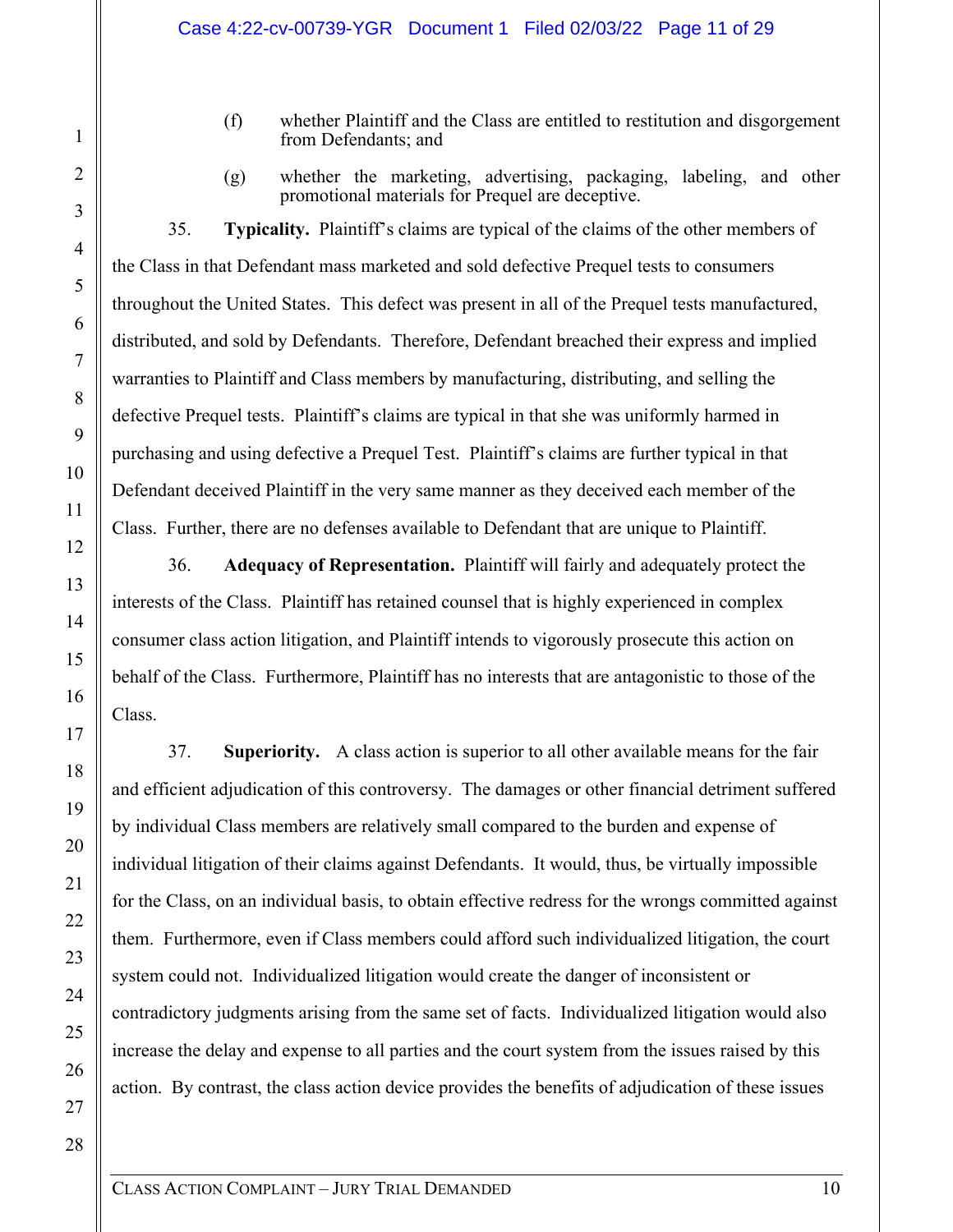| $\mathbf{1}$        | in a single proceeding, economies of scale, and comprehensive supervision by a single court, and |                                                                                                                                                                                                                                                                                                                                  |  |  |  |
|---------------------|--------------------------------------------------------------------------------------------------|----------------------------------------------------------------------------------------------------------------------------------------------------------------------------------------------------------------------------------------------------------------------------------------------------------------------------------|--|--|--|
| $\overline{2}$      | presents no unusual management difficulties under the circumstances.                             |                                                                                                                                                                                                                                                                                                                                  |  |  |  |
| 3                   |                                                                                                  | 38.<br>In the alternative, the Class may also be certified because:                                                                                                                                                                                                                                                              |  |  |  |
| $\overline{4}$<br>5 |                                                                                                  | the prosecution of separate actions by individual Class members would<br>(a)<br>create a risk of inconsistent or varying adjudications with respect to<br>individual members that would establish incompatible standards of conduct                                                                                              |  |  |  |
| 6                   |                                                                                                  | for the Defendant;                                                                                                                                                                                                                                                                                                               |  |  |  |
| 7<br>8              |                                                                                                  | the prosecution of separate actions by individual Class members would<br>(b)<br>create a risk of adjudications with respect to them that would, as a practical<br>matter, be dispositive of the interests of other Class members not parties to<br>the adjudications, or substantially impair or impede their ability to protect |  |  |  |
| 9                   |                                                                                                  | their interests; and/or                                                                                                                                                                                                                                                                                                          |  |  |  |
| 10                  |                                                                                                  | Defendant has acted or refused to act on grounds generally applicable to the<br>(c)<br>Class as a whole, thereby making appropriate final declaratory and/or<br>injunctive relief with respect to the members of the Class as a whole.                                                                                           |  |  |  |
| 11                  |                                                                                                  | <b>CAUSES OF ACTION</b>                                                                                                                                                                                                                                                                                                          |  |  |  |
| 12                  |                                                                                                  | <b>COUNT I</b>                                                                                                                                                                                                                                                                                                                   |  |  |  |
| 13                  |                                                                                                  | <b>Breach Of Express Warranty</b>                                                                                                                                                                                                                                                                                                |  |  |  |
| 14                  | 39.                                                                                              | Plaintiff incorporates by reference the allegations contained in all preceding                                                                                                                                                                                                                                                   |  |  |  |
| 15                  | paragraphs of this complaint.                                                                    |                                                                                                                                                                                                                                                                                                                                  |  |  |  |
| 16                  | 40.                                                                                              | Plaintiff brings this claim individually and on behalf of the Class against                                                                                                                                                                                                                                                      |  |  |  |
| 17                  | Defendant.                                                                                       |                                                                                                                                                                                                                                                                                                                                  |  |  |  |
| 18                  | 41.                                                                                              | In connection with the sale of the Tests, Defendant, as the designer, manufacturer,                                                                                                                                                                                                                                              |  |  |  |
| 19                  |                                                                                                  | marketers, distributor, and/or seller issued written warranties by representing that the Tests                                                                                                                                                                                                                                   |  |  |  |
| 20                  |                                                                                                  | "ha[ve] the lowest test failure rate in the industry, which translates to a lower chance of needing                                                                                                                                                                                                                              |  |  |  |
| 21                  |                                                                                                  | a repeat test or an unnecessary invasive diagnostic procedure." Defendant further represents that                                                                                                                                                                                                                                |  |  |  |
| 22                  |                                                                                                  | its Tests are "more accurate than maternal serum screening" and tells women that the Tests will                                                                                                                                                                                                                                  |  |  |  |
| 23                  |                                                                                                  | "reduc[e] the chances you'll need an unnecessary invasive follow-up test."                                                                                                                                                                                                                                                       |  |  |  |
| 24                  | 42.                                                                                              | In fact, the Tests do not conform to the above-referenced representations because                                                                                                                                                                                                                                                |  |  |  |
| 25                  |                                                                                                  | the tests are inaccurate approximately 85 percent of the time.                                                                                                                                                                                                                                                                   |  |  |  |
| 26                  |                                                                                                  |                                                                                                                                                                                                                                                                                                                                  |  |  |  |
| 27                  |                                                                                                  |                                                                                                                                                                                                                                                                                                                                  |  |  |  |
| 28                  |                                                                                                  |                                                                                                                                                                                                                                                                                                                                  |  |  |  |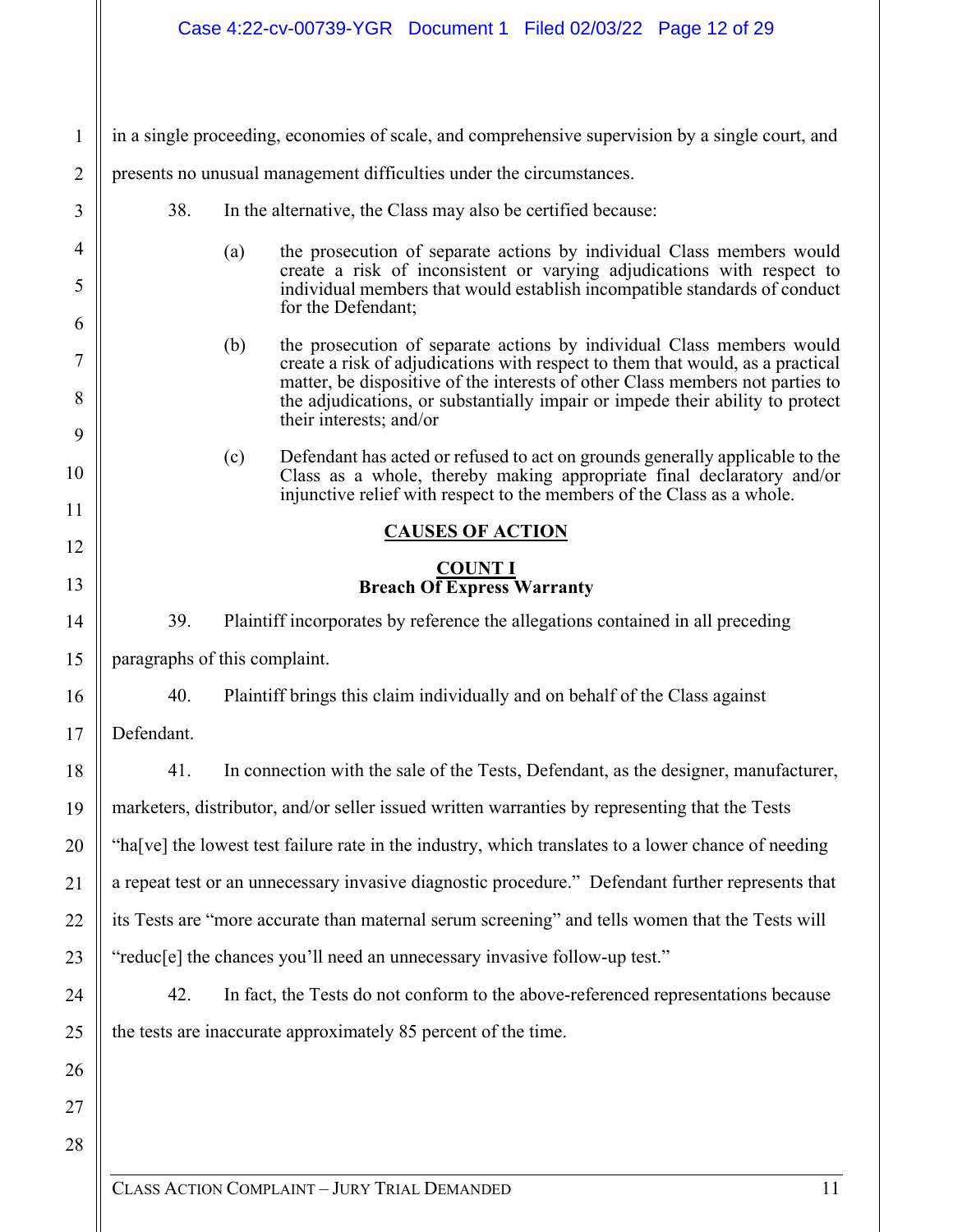43. Plaintiff and Class Members were injured as a direct and proximate result of Defendant's breaches because they would not have purchased the Tests if they had known that the Tests did not work as warranted.

44. On January 20, 2022, prior to the filing of this action, Defendant was served with a notice letter on behalf of Plaintiff and the Class that complied in all respects with U.C.C. §§ 2- 313 and 2-607. Plaintiff's counsel sent Defendant a letter advising Defendant that it breached an express warranty and demanded that Defendant cease and desist from such breaches and make full restitution by refunding the monies received therefrom. A true and correct copy of this letter is attached hereto as **Exhibit 1**.

#### **COUNT II Breach Of Implied Warranty**

45. Plaintiff hereby incorporates by reference the allegations contained in all preceding paragraphs of this complaint.

46. Plaintiff brings this claim individually and on behalf of the members of the proposed Class against Defendant.

47. Defendant, as the designer, manufacturer, marketer, distributor, and/or seller, impliedly warranted that the Tests were suited for use to detect chromosomal abnormalities with a high degree of accuracy. Defendant breached the warranty implied in the contract for the sale of the Tests because the Tests could not "pass without objection in the trade under the contract description," the Tests were not "of fair average quality within the description," the Tests were not "adequately contained, packaged, and labeled as the agreement may require," and the Tests did not "conform to the promise or affirmations of fact made on the container or label." *See*  U.C.C. § 2-314(2) (listing requirements for merchantability). As a result, Plaintiff and Class Members did not receive the goods as impliedly warranted by Defendant to be merchantable.

48. Plaintiff and the Class Members purchased the Tests in reliance upon Defendant's skill and judgment in properly packaging and labeling the Tests.

49. The Tests were not altered by Plaintiff and Class Members.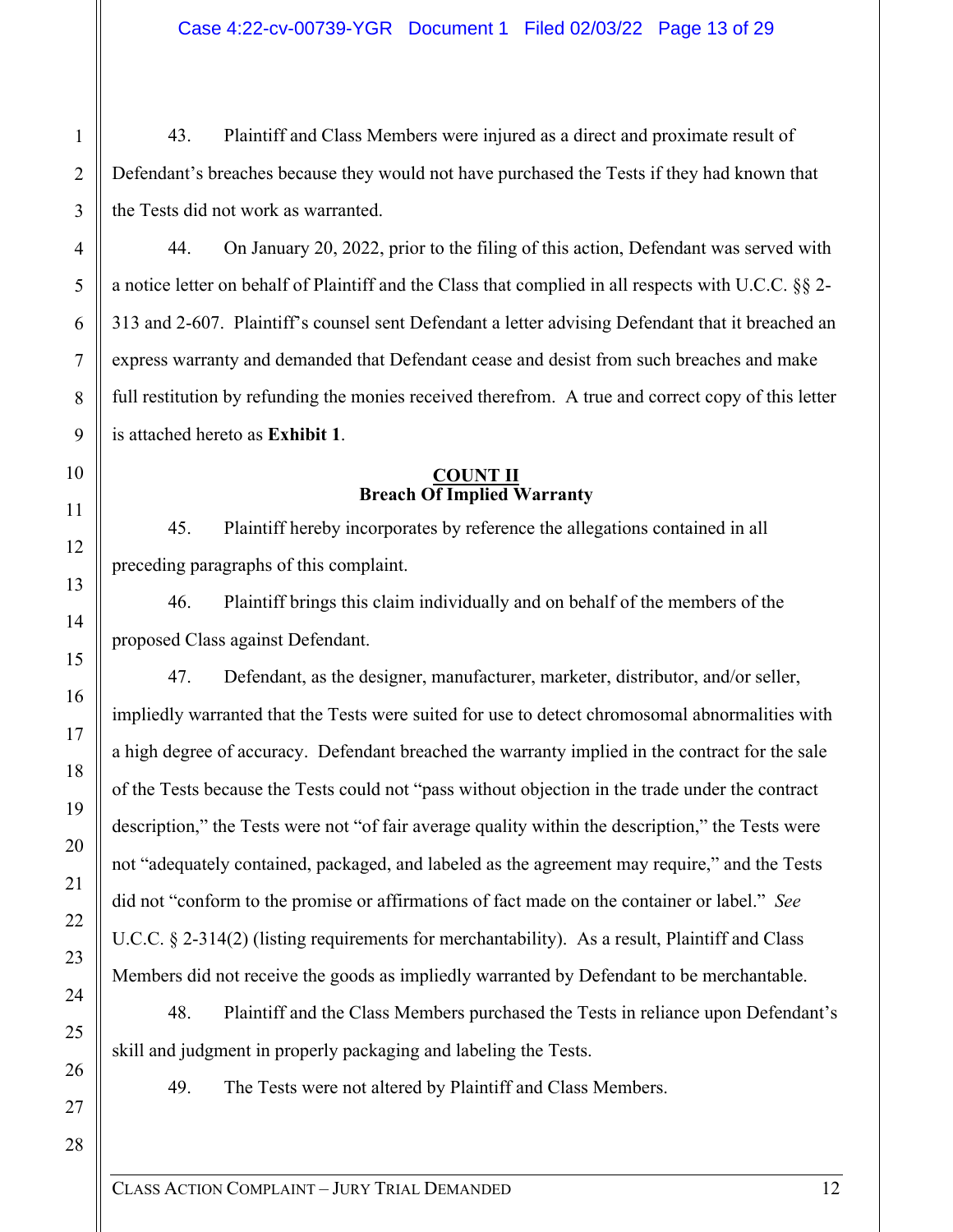50. The Tests were not fit for their intended purpose when they left the exclusive control of Defendant.

51. Defendant knew that the Tests would be purchased and used without additional testing by Plaintiff and Class Members.

52. The Tests were defectively designed and unfit for their intended purpose, and Plaintiff and Class Members did not receive the Tests as warranted.

53. Plaintiff and Class Members and Subclass Members were injured as a direct and proximate result of Defendant's breach because (i) they would not have purchased the Tests if they had known that the Tests were highly inaccurate, not dependable, and therefore unsuitable for their stated and advertised purpose of detecting chromosomal abnormalities with a high degree of accuracy, and (ii) they overpaid for the Tests on account of its misrepresentations that it was capable of detecting chromosomal abnormalities with a high degree of accuracy.

54. On January 20, 2022, prior to the filing of this action, Defendant was served with a notice letter on behalf of Plaintiff and the Class that complied in all respects with U.C.C. §§ 2- 313 and 2-607. Plaintiff's counsel sent Defendant a letter advising Defendant that it breached an implied warranty and demanded that Defendant cease and desist from such breaches and make full restitution by refunding the monies received therefrom. A true and correct copy of this letter is attached hereto as **Exhibit 1**.

### **COUNT III Unjust Enrichment**

55. Plaintiff incorporates by reference the allegations contained in all preceding paragraphs of this complaint.

56. Plaintiff brings this claim individually and on behalf of the members of the proposed Class against Defendant.

57. Plaintiff and the Class conferred a benefit on Defendant in the form of monies paid to purchase Defendant's defective Prequel tests.

58. Defendant voluntarily accepted and retained this benefit.

1

2

3

4

5

6

7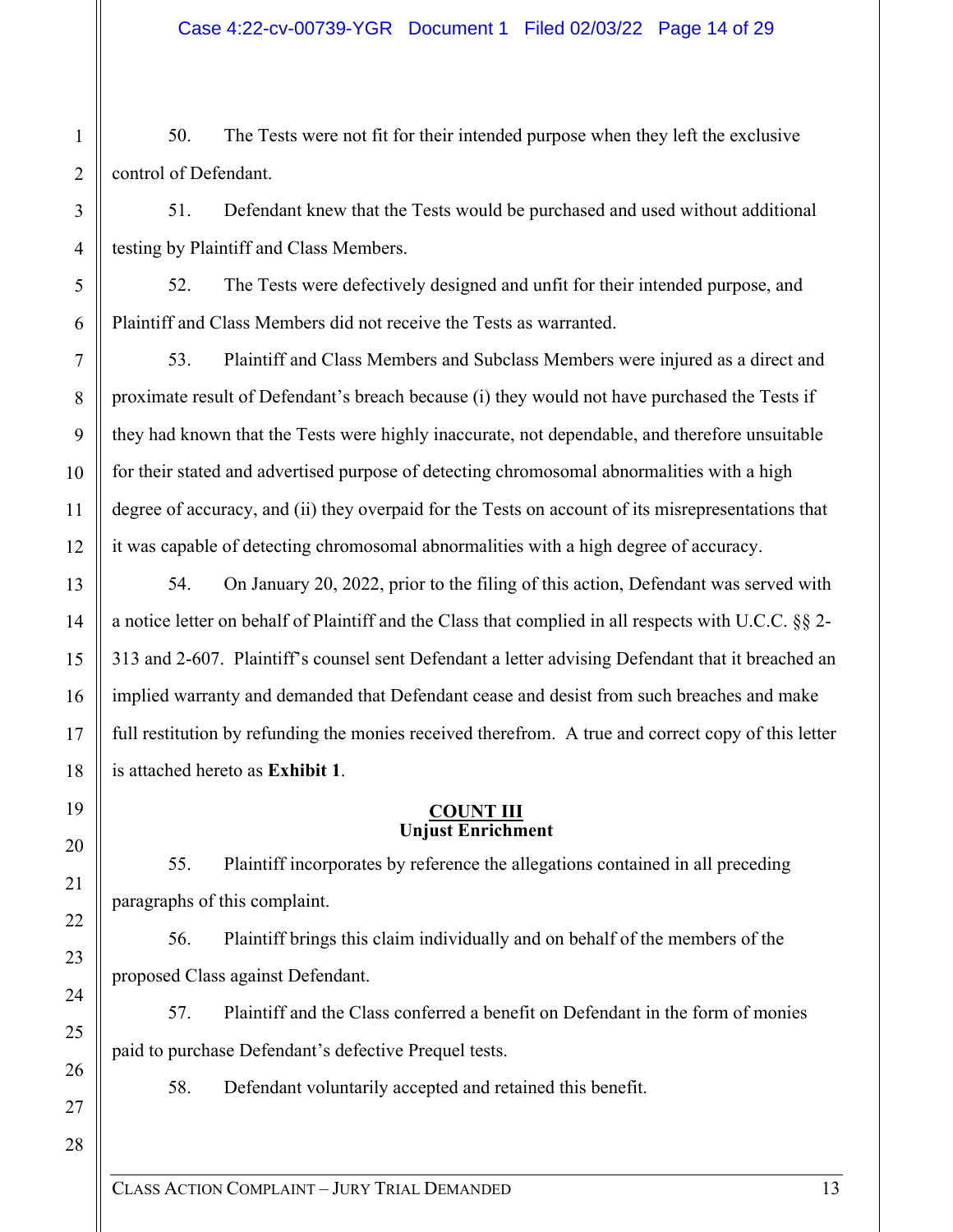59. Because this benefit was obtained unlawfully, namely by selling and accepting compensation for medications unfit for the purpose in which they were sold, it would be unjust and inequitable for the Defendant to retain it without paying the value thereof.

#### **COUNT IV Fraud**

60. Plaintiff hereby incorporates by reference the allegations contained in all preceding paragraphs of this complaint.

61. Plaintiff brings this claim individually and on behalf of the members of the proposed Class against Defendant.

62. As discussed above, Defendant provided Plaintiff and Class members with materially false or misleading information about the Prequel tests manufactured, distributed, and sold by Defendant. Specifically, Defendant had knowledge of the fact that Prequel tests were highly inaccurate, often causing false positive results. Defendant nevertheless actively represented to consumers that the Prequel tests were fit for their intended purpose.

63. The misrepresentations and omissions of material fact made by Defendant, upon which Plaintiff and Class members reasonably and justifiably relied, were intended to induce and actually induced Plaintiff and Class members to purchase defective Prequel tests.

64. The fraudulent actions of Defendant caused damage to Plaintiff and Class members, who are entitled to damages and other legal and equitable relief as a result.

65. As a result of Defendant's willful and malicious conduct, punitive damages are warranted.

#### **COUNT V Fraudulent Omission**

66. Plaintiff incorporates by reference the allegations contained in all preceding paragraphs of this complaint.

67. Plaintiff brings this claim individually and on behalf of the members of the proposed Class against Defendant.

1

2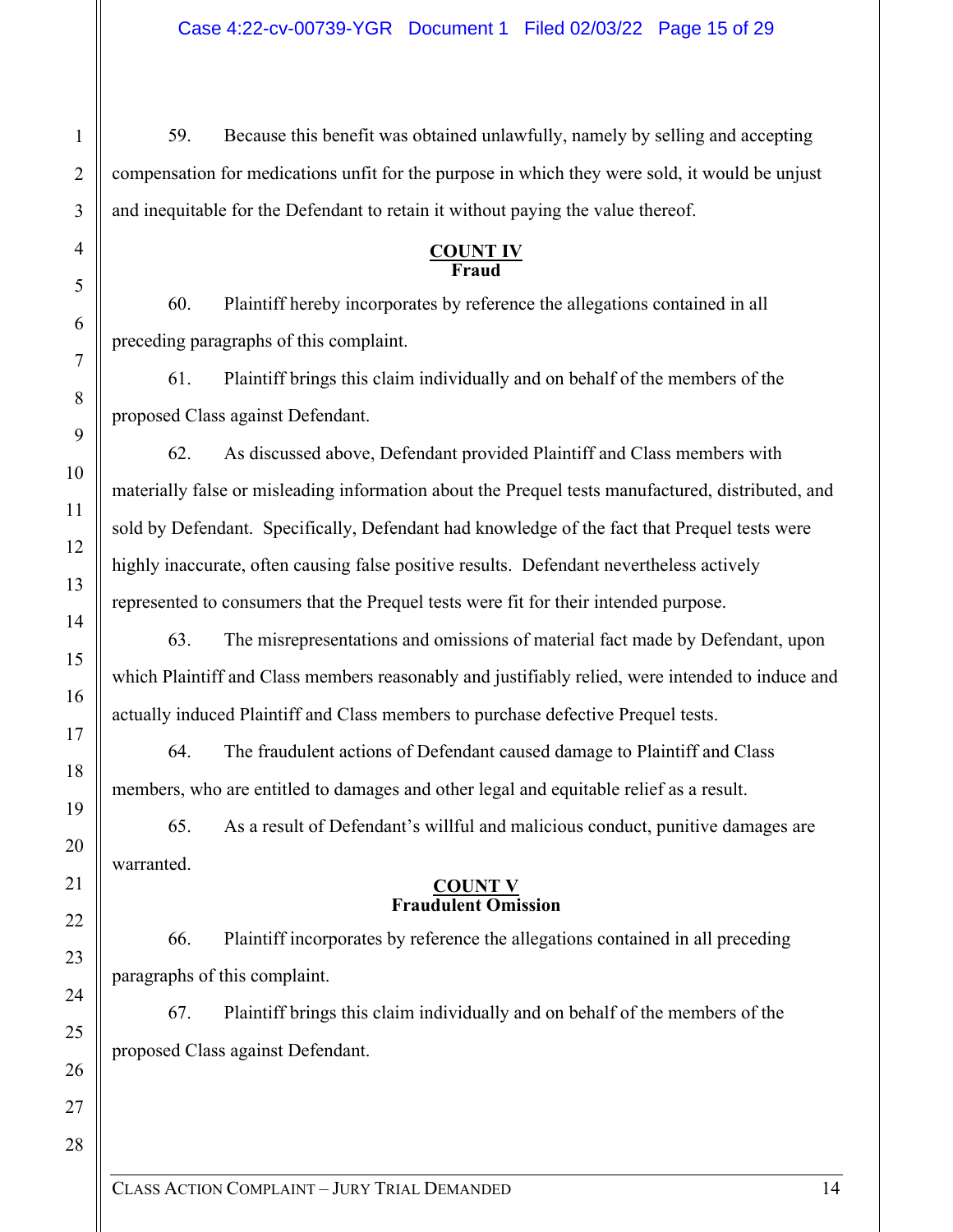68. As discussed above, Defendant failed to disclose that the Tests would frequently provide false positive results.

69. The false and misleading omissions were made with knowledge or their falsehood. Defendant is a national genetics laboratory that specializes in genetic testing and therefore knew the Tests would provide an unnecessarily high number of false positive results. Nonetheless, Defendant continued to sell its worthless Tests to unsuspecting consumers.

70. The false and misleading omissions were made by Defendant, upon which Plaintiff and members of the proposed Class reasonably and justifiably relied, and were intended to induce and actually induced Plaintiff and Class Members to purchase the tests.

71. The fraudulent actions of Defendant caused damage to Plaintiff and Class Members, who are entitled to damages and punitive damages.

#### **COUNT VI Violation of California's Unfair Competition Law California Business and Professions Code § 17200** *et seq***.**

72. Plaintiff hereby incorporates by reference the allegations contained in all preceding paragraphs of this complaint.

73. Plaintiff brings this claim individually and on behalf of the members of the California Subclass against Defendant.

74. By committing the acts and practices alleged herein, Defendant has violated California's Unfair Competition Law ("UCL"), Cal. Bus. & Prof. Code §§ 17200, *et seq.*, as to the California Subclass, by engaging in unlawful, fraudulent, and unfair conduct.

75. Defendant has violated the UCL's proscription against engaging in unlawful conduct as a result of its violations of the CLRA, FAL, and by committing fraud, unjust enrichment, and breaching express and implied warranties, as alleged herein.

76. Defendant's acts and practices described above also violate the UCL's proscription against engaging in fraudulent conduct. As more fully described above, Defendant's misleading marketing, advertising, packaging, and labeling of the Tests is likely to deceive reasonable consumers.

28

1

2

3

4

5

6

7

8

9

10

11

12

13

14

15

16

17

18

19

20

21

22

23

24

25

26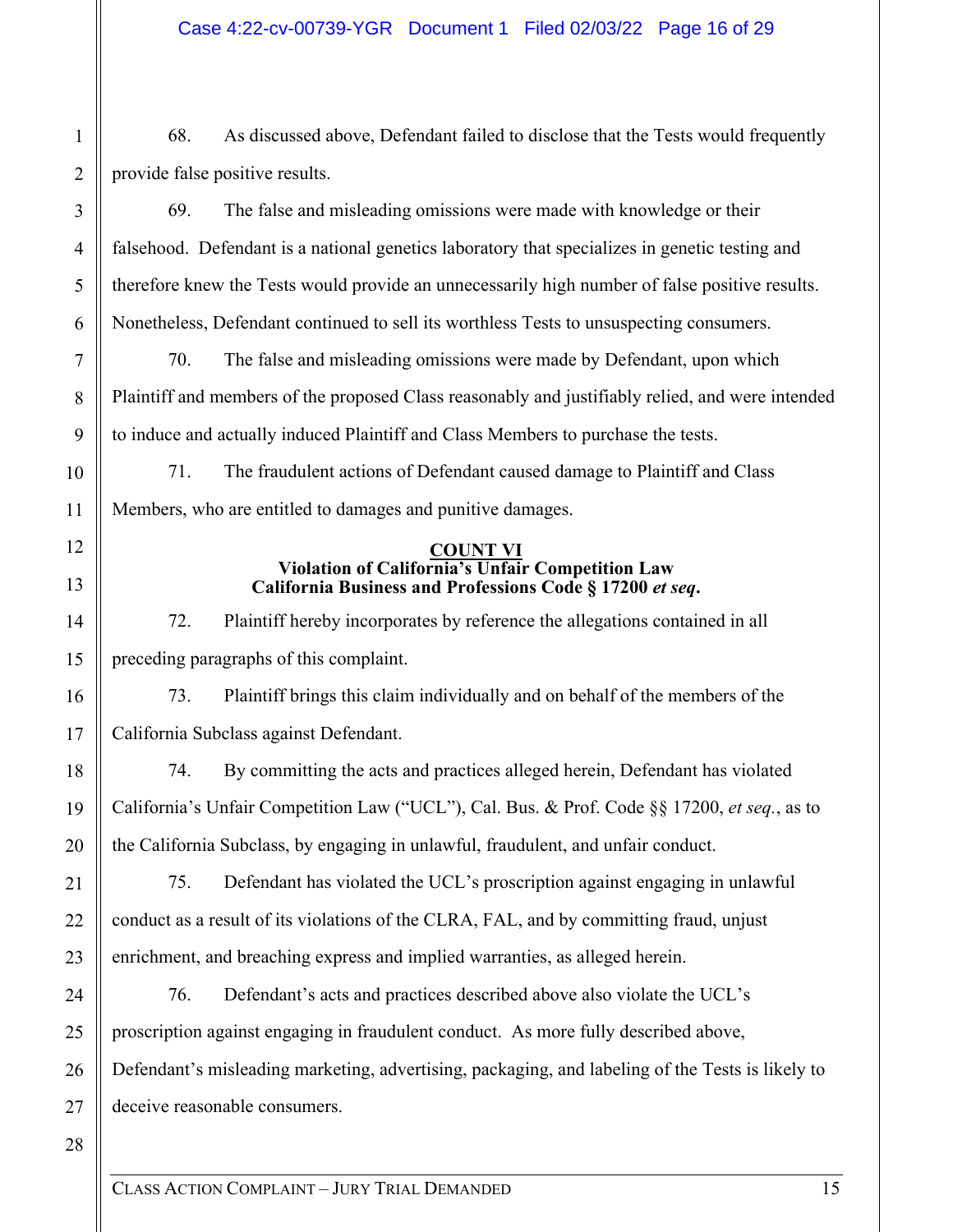77. Plaintiff and the other California Subclass members suffered a substantial injury by virtue of buying the Tests that they would not have purchased absent Defendant's unlawful, fraudulent, and unfair marketing, advertising, packaging, and omission about the accuracy of the Tests, or by virtue of paying an excessive premium price for the unlawfully, fraudulently, and unfairly marketed, advertised, packaged, and labeled Tests.

78. There is no benefit to consumers or competition from deceptively marketing and omitting material facts about the highly inaccurate nature of the Tests.

79. Plaintiff and the other California Subclass members had no way of reasonably knowing that the Tests they purchased were not as marketed, advertised, packaged, or labeled. Thus, they could not have reasonably avoided the injury each of them suffered.

80. The gravity of the consequences of Defendant's conduct as described above outweighs any justification, motive, or reason therefore, particularly considering the available legal alternatives which exist in the marketplace, and such conduct is immoral, unethical, unscrupulous, offends established public policy, or is substantially injurious to Plaintiff and the other members of the California Subclass.

81. Plaintiff, on behalf of herself and the California Subclass, seeks injunctive relief to require Defendant to: (1) provide notice to every class member that the NIPT test they purchased is not suited for its intended purpose; and (2) either provide a refund to Plaintiff and the California Subclass for their NIPT test in an amount to be determined at trial.

82. Defendant's conduct has caused substantial injury to Plaintiff, California Subclass Members, and the public. Defendant's conduct is ongoing and will continue absent a permanent injunction. Accordingly, Plaintiff seeks an order enjoining Defendant from committing such unlawful, unfair, and fraudulent business practices. Plaintiff further seeks an order granting restitution to Plaintiff and the California Subclass members in an amount to be proven at trial. Plaintiff further seeks an award of attorneys' fees and costs under Cal. Code Civ. Proc. § 1021.5.

83. Plaintiff and the general public lack an adequate remedy at law to remedy and/or mitigate the totality of the injuries and misconduct described herein.

28

1

2

3

4

5

6

7

8

9

10

11

12

13

14

15

16

17

18

19

20

21

22

23

24

25

26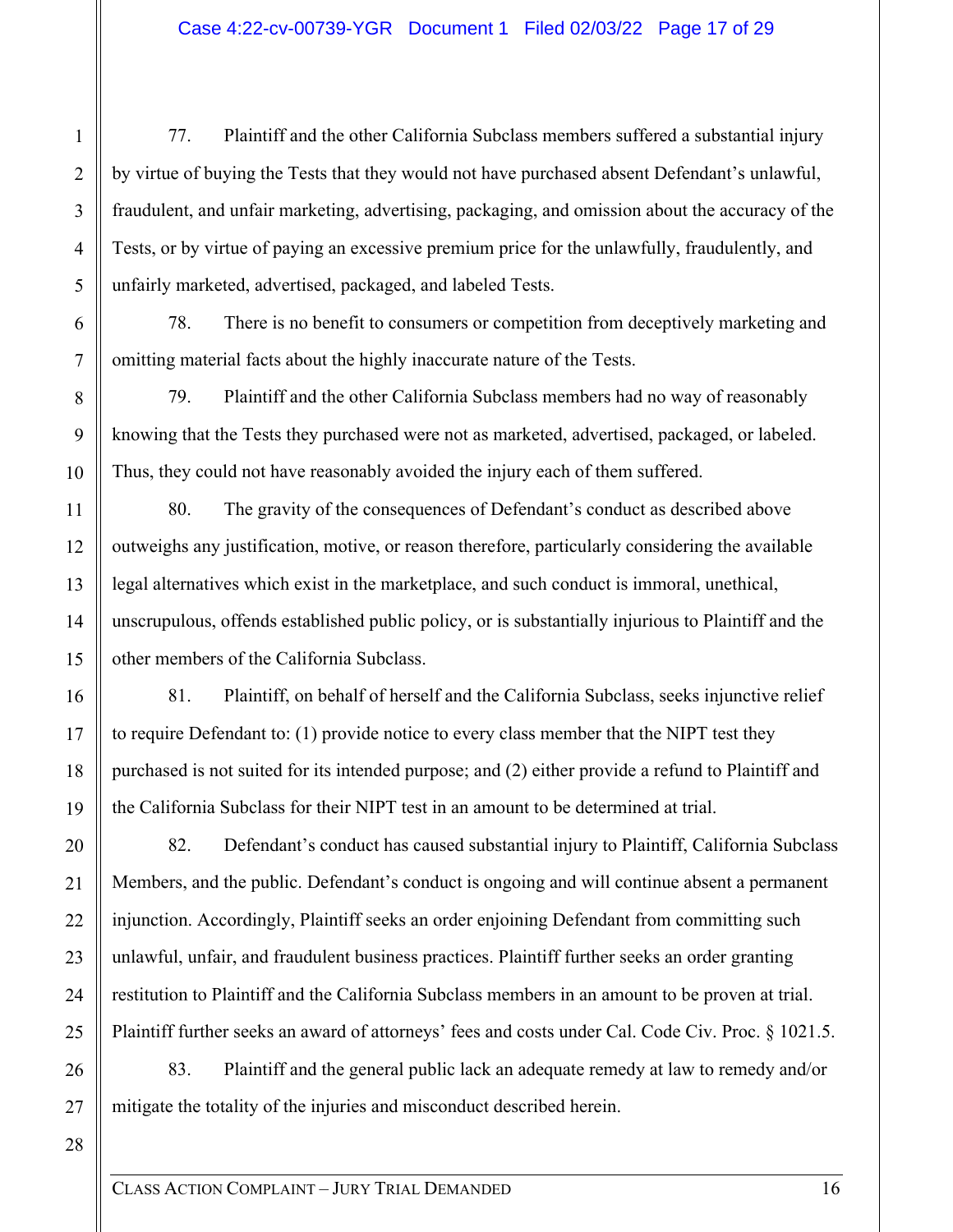84. Absent injunctive relief, Defendant will continue to injure Plaintiff and the California Subclass members. Defendant's conduct and omissions of material fact are ongoing. And, even if such conduct were to cease, it is behavior that is capable of repetition or reoccurrence by Defendant yet evades review.

85. In order to prevent injury to the general public, Plaintiff, in her individual capacity, seeks a public injunction requiring Defendant to stop advertising, and to instruct its resellers to stop advertising, any NIPT test, other than tests for Down Syndrome or Edwards Syndrome, as being highly accurate.

#### **COUNT VII Violation of California's False Advertising Law California Business and Professions Code § 17500,** *et seq.*

86. Plaintiff incorporates by reference the allegations contained in all preceding paragraphs of this complaint.

87. Plaintiff brings this claim individually and on behalf of the members of the California Subclass against Defendant.

88. Defendant has engaged in false or misleading advertising in violation of California's statutory False Advertising Law ("FAL").

89. Defendant's conduct as described herein is misleading, and/or has a capacity, likelihood or tendency to deceive reasonable consumers.

90. Defendant, with intent directly or indirectly to dispose of personal property or to perform services, or to induce the public to enter into any obligation relating thereto, makes, disseminates, has made or disseminated, causes to be made or disseminated, and/or has caused to be made or disseminated, before the public in California, in newspaper or other publication, or other advertising device, or by public outcry or by proclamation, or in any other manner or means, including over the internet, statements concerning that personal property or those services, and/or concerning any circumstance or matter of fact connected with the proposed performance or disposition thereof, which are untrue or misleading and which are known (or which by the exercise of reasonable care should be known) to be untrue or misleading.

28

1

2

3

4

5

6

7

8

9

10

11

12

13

14

15

16

17

18

19

20

21

22

23

24

25

26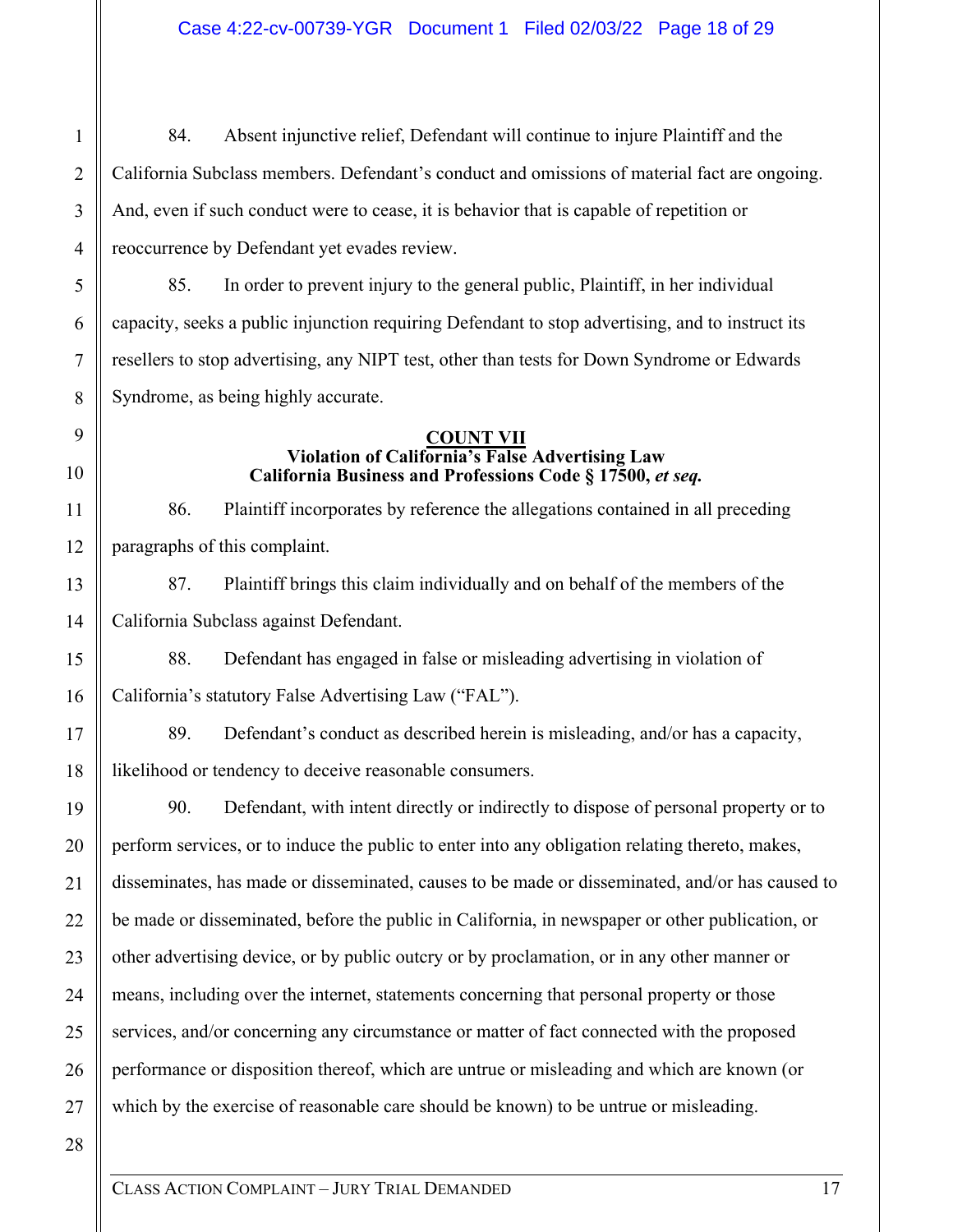91. Defendant made, disseminated, makes, disseminates, caused to be made or disseminated and/or causes to be made or disseminated any statements concerning the disposition of personal property or the performance of services, and/or concerning any circumstance or matter of fact connected with such statement as part of a plan or scheme with the intent not to sell that personal property or those services, professional or otherwise, as advertised.

92. With respect to omissions, Defendant at all relevant times had a duty to disclose the information in question because, *inter alia*: (a) Defendant had exclusive knowledge of material information that was not known to Plaintiff and the California Subclass; (b) Defendant concealed material information from Plaintiff and the California Subclass; and/or (c) Defendant made partial representations which were false and misleading absent the omitted information.

93. Defendant committed such violations of the FAL with actual knowledge that its advertising was misleading, or Defendant, in the exercise of reasonable care, should have known that its advertising was misleading.

94. Plaintiff and the California Subclass reasonably relied on Defendant's representations and/or omissions made in violation of the FAL.

95. As a direct and proximate result of Defendant's unfair, unlawful, and fraudulent conduct, Plaintiff and each member of the California Subclass suffered injury-in-fact and lost money.

96. But for Defendant's deceptive conduct and omissions of material facts, Plaintiff and the California Subclass would not have purchased the subject NIPT tests and/or would have purchased an appropriate NIPT test from one of Defendant's competitors instead.

97. Defendant should be ordered to disgorge or make restitution of all monies improperly accepted, received, or retained.

98. Defendant's conduct has caused substantial injury to Plaintiff, members of the California Subclass, and the public. Defendant's conduct is ongoing and will continue and recur absent a permanent injunction. Accordingly, Plaintiff seeks an order enjoining Defendant from committing such violations of the FAL. Plaintiff further seeks an order granting restitution to

28

1

2

3

4

5

6

7

8

9

10

11

12

13

14

15

16

17

18

19

20

21

22

23

24

25

26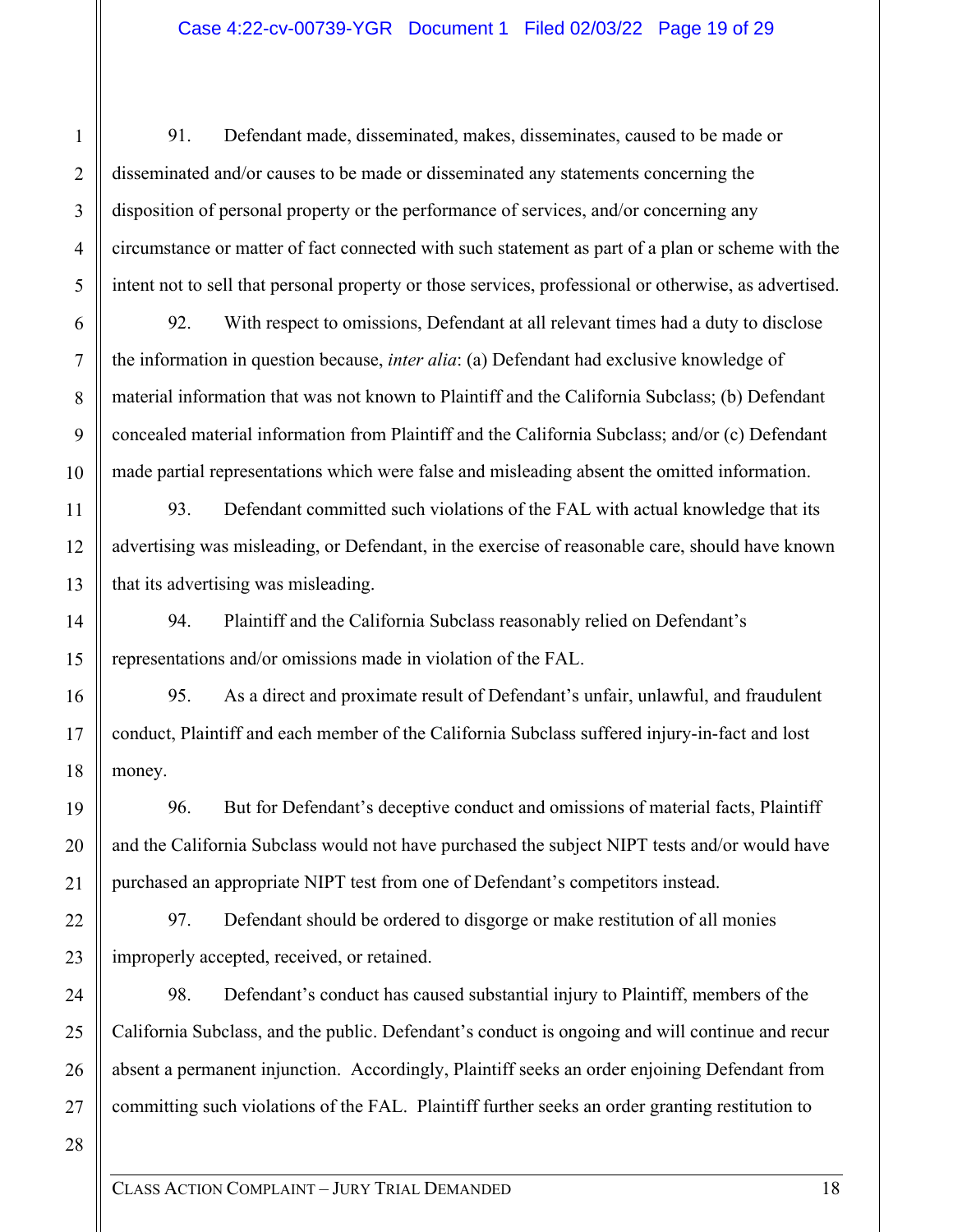Plaintiff and the California Subclass in an amount to be proven at trial. Plaintiff further seeks an award of attorneys' fees and costs under Cal. Code Civ. Proc. § 1021.5.

99. Plaintiff, on behalf of herself and the California Subclass, seeks injunctive relief to require Defendant to: (1) provide notice to every class member that the NIPT test they purchased is not suited for its intended purpose; and (2) either provide a refund to Plaintiff and the California Subclass for their NIPT test in an amount to be determined at trial.

100. Absent injunctive relief, Defendant will continue to injure Plaintiff and the California Subclass members. Even if such conduct were to cease, it is behavior that is capable of repetition or reoccurrence by Defendant yet evades review.

101. In order to prevent injury to the general public, Plaintiff, in her individual capacity, seeks a public injunction requiring Defendant to stop advertising, and to instruct its resellers to stop advertising, any NIPT test, other than tests for Down Syndrome or Edwards Syndrome, as being highly accurate.

102. Plaintiff and the general public lack an adequate remedy at law to remedy and/or mitigate the totality of the injuries and misconduct described herein.

#### **COUNT VIII Violation of California's Consumers Legal Remedies Act California Civil Code § 1750** *et seq.*  **(Injunctive Relief Only)**

103. Plaintiff incorporates by reference the allegations contained in all preceding paragraphs of this complaint.

104. Plaintiff brings this claim individually and on behalf of the members of the California Subclass against Defendant.

105. Defendant is a "person," as defined by California Civil Code § 1761(c).

106. Plaintiff and members of the California Subclass are "consumers," as defined by California Civil Code § 1761(d).

107. The NIPT tests purchased by the Plaintiff and the members of the California Subclass are "goods" as defined by California Civil Code § 1761(a).

26 27 28

1

2

3

4

5

6

7

8

9

10

11

12

13

14

15

16

17

18

19

20

21

22

23

24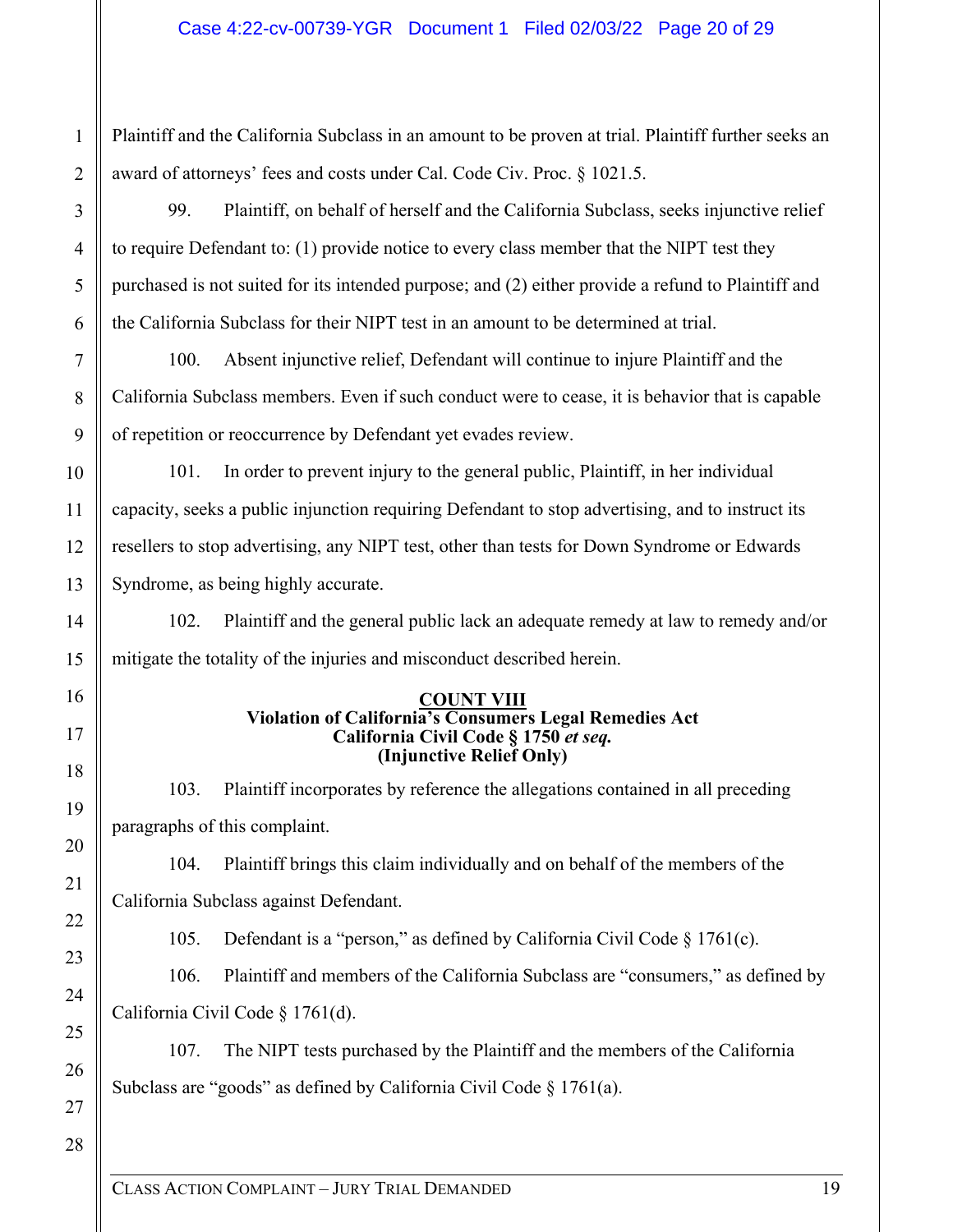108. The purchases by the Plaintiff and the members of the California Subclass constitute "transactions," as defined by California Civil Code  $\S 1761(e)$ .

109. The unlawful methods, acts or practices alleged herein to have been undertaken by Defendant were all committed intentionally and knowingly. The unlawful methods, acts or practices alleged herein to have been undertaken by Defendant did not result from a *bona fide* error notwithstanding the use of reasonable procedures adopted to avoid such error.

110. With regard to this count of the pleading which alleges one or more violations of the CLRA, venue is proper in the state or federal court having jurisdiction over Santa Clara County, California (the county in which this action has been commenced) pursuant to Section 1780(d) of the California Civil Code because, without limitation, Santa Clara County is a county in which Defendant is doing business and is the county in which a substantial portion of the events that gave rise to this cause of action occurred. A declaration establishing that this Court has proper venue for this count is attached hereto as **Exhibit 2**.

111. Defendant's methods, acts and/or practices, including Defendant's misrepresentations, omissions, active concealment, and/or failures to disclose, violated and continue to violate the CLRA in ways including, but not limited to, the following:

- (a) Defendant misrepresented that its products had characteristics, benefits, or uses that they did not have (Cal. Civ. Code  $\S 1770(a)(5)$ );
- (b) Defendant misrepresented that its products were of a particular standard, quality, grade, or of a particular style or model when the products were of another (Cal. Civ. Code  $\S$  1770(a)(7));
- (c) Defendant advertised its products with an intent not to sell them as advertised (Cal. Civ. Code  $\S 1770(a)(9)$ ); and
- (d) Defendant represented that its products were supplied in accordance with previous representations when they were not (Cal. Civ. Code  $\S$  1770(a)(16)).

112. Specifically, Defendant advertised and represented that these NIPT tests were suitable for the particular purpose when in fact the NIPT tests other than tests for Down Syndrome or Edwards Syndrome, were not as highly accurate as stated.

113. With respect to omissions, Defendant at all relevant times had a duty to disclose

27 28

1

2

3

4

5

6

7

8

9

10

11

12

13

14

15

16

17

18

19

20

21

22

23

24

25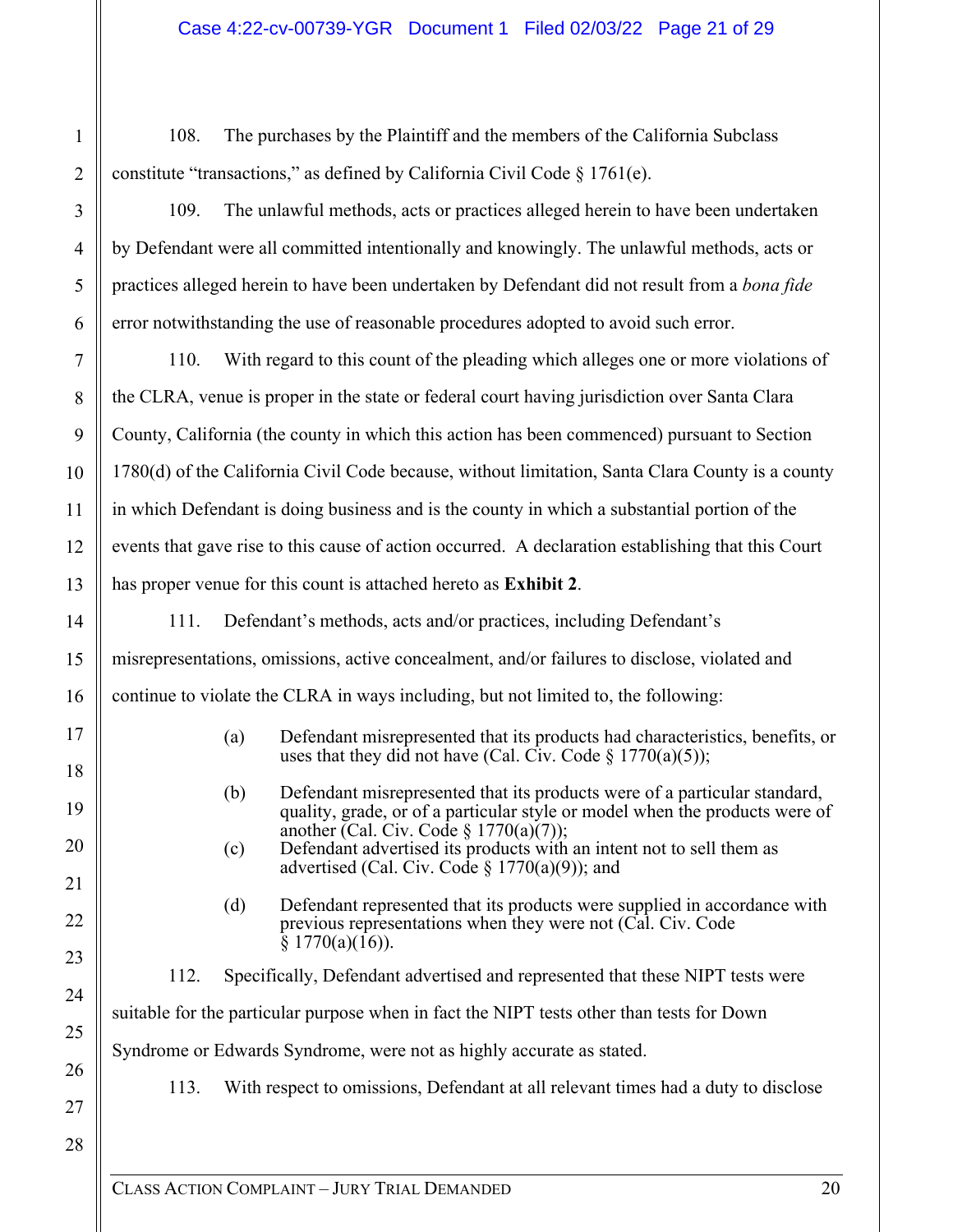#### Case 4:22-cv-00739-YGR Document 1 Filed 02/03/22 Page 22 of 29

the information in question because, *inter alia*: (a) Defendant had exclusive knowledge of material information that was not known to Plaintiff and the California Subclass; (b) Defendant concealed material information from Plaintiff and the California Subclass; and/or (c) Defendant made partial representations which were false and misleading absent the omitted information.

114. Defendant's misrepresentations and nondisclosures deceive and have a tendency and ability to deceive the general public.

115. Defendant's misrepresentations and nondisclosures are material, in that a reasonable person would attach importance to the information and would be induced to act on the information in making purchase decisions. Indeed, the utility and value of Defendant's NIPT tests are significantly reduced, to the point of worthlessness, because these tests should not and cannot be used for their intended and advertised purpose.

116. As a direct and proximate result of Defendant's unfair, unlawful, and fraudulent conduct, Plaintiff and the California Subclass suffered injury-in-fact and lost money.

117. But for Defendant's deceptive conduct and omissions of material facts, Plaintiff and the California Subclass would not have purchased the subject NIPT tests and/or would have purchased an appropriate NIPT test from one of Defendant's competitors instead. Defendant's conduct as alleged herein caused substantial injury to Plaintiff, California Subclass Members, and the public. Defendant's conduct is ongoing and will continue and recur absent a permanent injunction. Accordingly, Plaintiff and the California Subclass seek an order enjoining Defendant from committing such practices.

118. If not enjoined by order of this Court, Defendant is free to resume its unlawful behavior and injure Plaintiff and consumers through the misconduct alleged herein once more. Defendant has a duty to speak truthfully or in a non-misleading manner.

119. Plaintiff will be harmed if, in the future, they are left to guess as to whether Defendant's representations are accurate and whether there are omissions of material facts regarding the features or specifications of the NIPT tests.

27

1

2

3

4

5

6

7

8

9

10

11

12

13

14

15

16

17

18

19

20

21

22

23

24

25

26

120. In order to prevent injury to the general public, Plaintiff, in their individual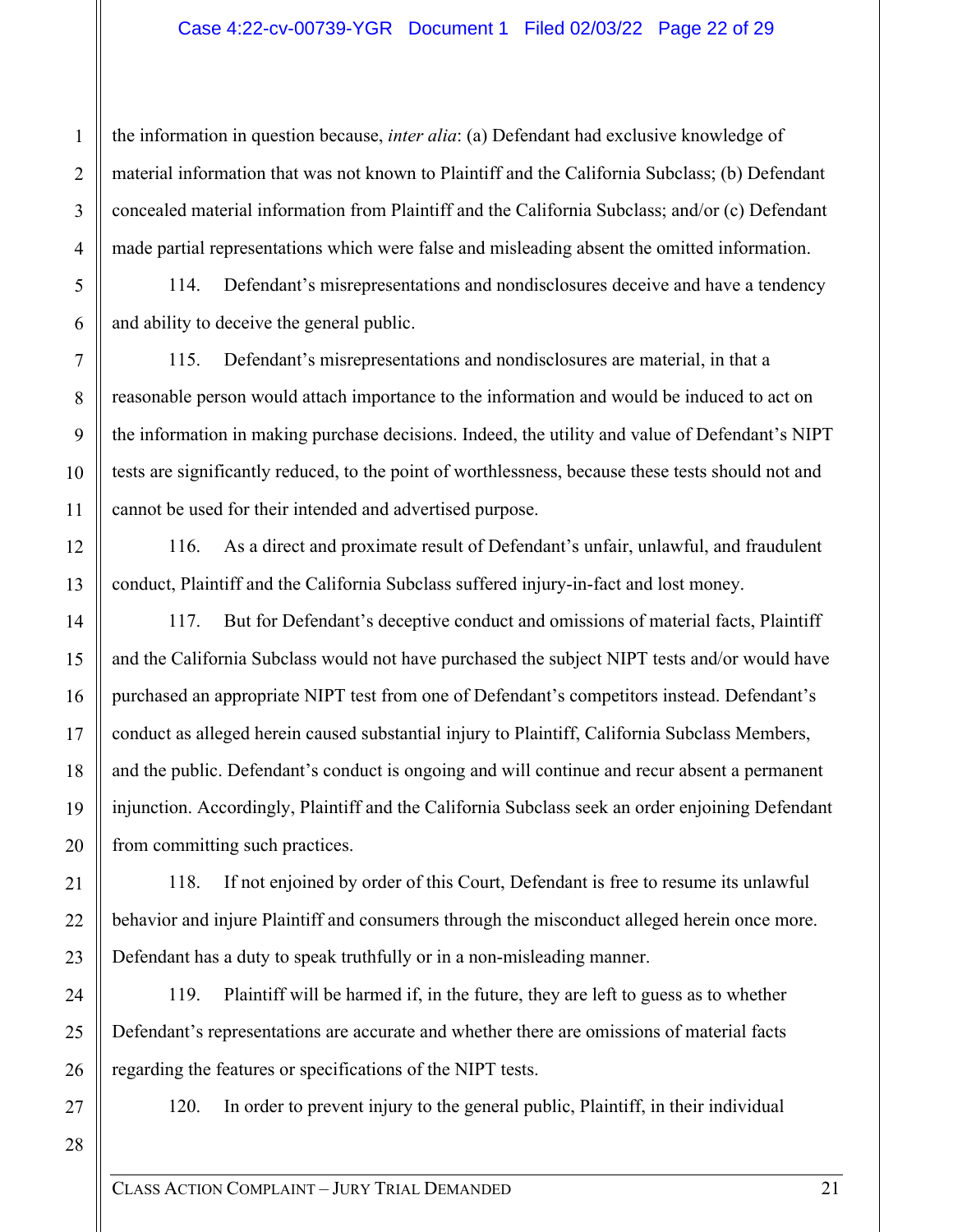capacities, seek a public injunction requiring Defendant to stop advertising, and to instruct its resellers to stop advertising, any NIPT test, other than tests for Down Syndrome or Edwards Syndrome, as being highly accurate.

121. The balance of the equities favors the entry of permanent injunctive relief against Defendant. Plaintiff and the general public will be irreparably harmed absent the entry of permanent injunctive relief against Defendant. Plaintiff and the general public lack an adequate remedy at law. A permanent injunction against Defendant is in the public interest. Defendant's unlawful behavior is capable of repetition or re-occurrence absent the entry of a permanent injunction.

10

1

2

3

4

5

6

7

8

9

11

12

13

14

15

16

17

18

19

20

21

22

23

24

25

26

27

# **PRAYER FOR RELIEF**

WHEREFORE, Plaintiff, individually and on behalf of all others similarly situated, seeks judgment against Defendants, as follows:

- (a) For an order certifying the nationwide Class under Rule 23 of the Federal Rules of Civil Procedure, naming Plaintiff as representative of the Class, and naming Plaintiff's attorneys as Class Counsel to represent the Class;
- (b) For an order declaring the Defendants' conduct violates the statutes referenced herein;
- (c) For an order finding in favor of Plaintiff and the Class on all counts asserted herein;
- (d) For compensatory, statutory, and punitive damages in amounts to be determined by the Court and/or jury;
- (e) For prejudgment interest on all amounts awarded;
- (f) For an order of restitution and all other forms of equitable monetary relief;
	- (g) For injunctive relief as pleaded or as the Court may deem proper; and
	- (h) For an order awarding Plaintiff and the Class their reasonable attorneys' fees and expenses and costs of suit.

# **DEMAND FOR TRIAL BY JURY**

Pursuant to Federal Rule of Civil Procedure 38(b), Plaintiff demands a trial by jury of any

and all issues in this action so triable of right.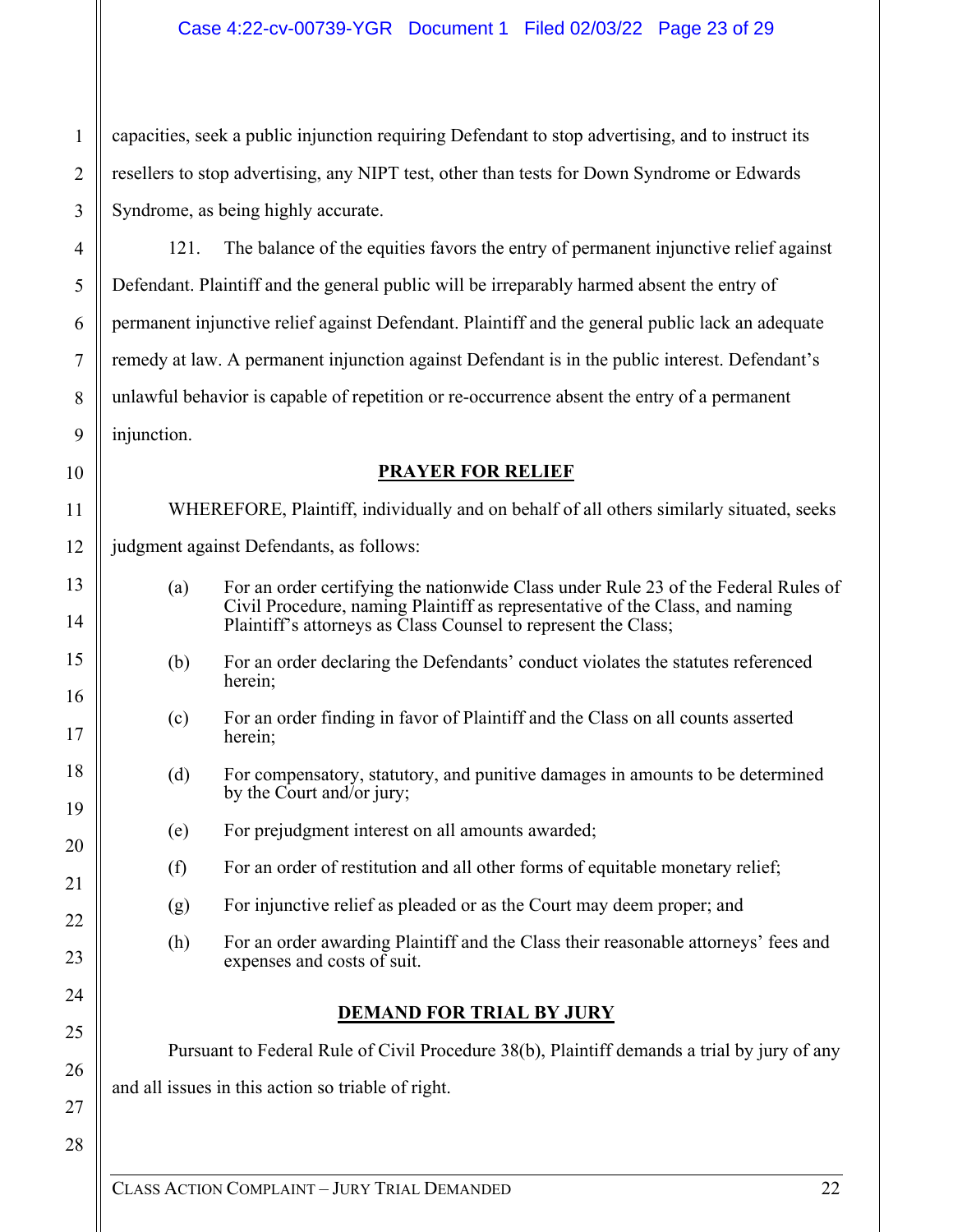1

2 3 4 5 6 7 8 9 10 11 12 13 14 15 16 17 18 19 20 21 22 23 24 25 26 27 28 Dated: February 3, 2022 Respectfully submitted, **BURSOR & FISHER, P.A.** By: */s/ L. Timothy Fisher*  L. Timothy Fisher L. Timothy Fisher (State Bar No. 191626) 1990 North California Boulevard, Suite 940 Walnut Creek, CA 94596 Telephone: (925) 300-4455 Facsimile: (925) 407-2700 E-Mail: ltfisher@bursor.com **BURSOR & FISHER, P.A.**  Rachel L. Miller (*Pro hac vice forthcoming*) 701 Brickell Ave., Suite 1420 Miami, FL 33131 Telephone: (305) 330-5512 Facsimile: (305) 676-9006 E-mail: rmiller@bursor.com **BURSOR & FISHER, P.A.**  Joshua D. Arisohn (*Pro hac vice forthcoming)*  Max S. Roberts (*Pro hac vice forthcoming)* Julian C. Diamond (*Pro hac vice forthcoming)*  888 Seventh Avenue New York, NY 10019 Telephone: (646) 837-7150 Facsimile: (212) 989-9163 E-Mail: jarisohn@bursor.com mroberts@bursor.com jdiamond@bursor.com *Attorneys for Plaintiff*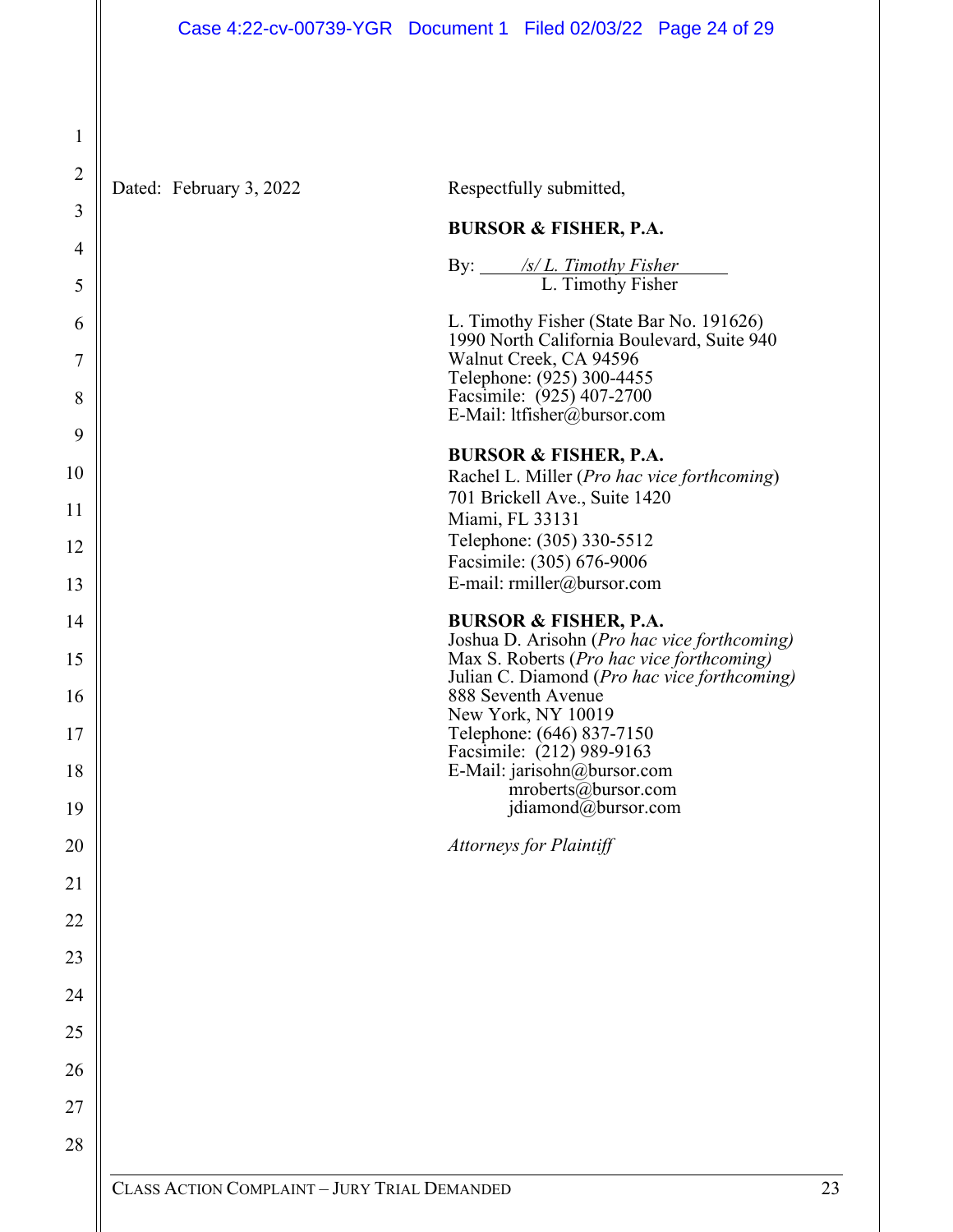**EXHIBIT 1**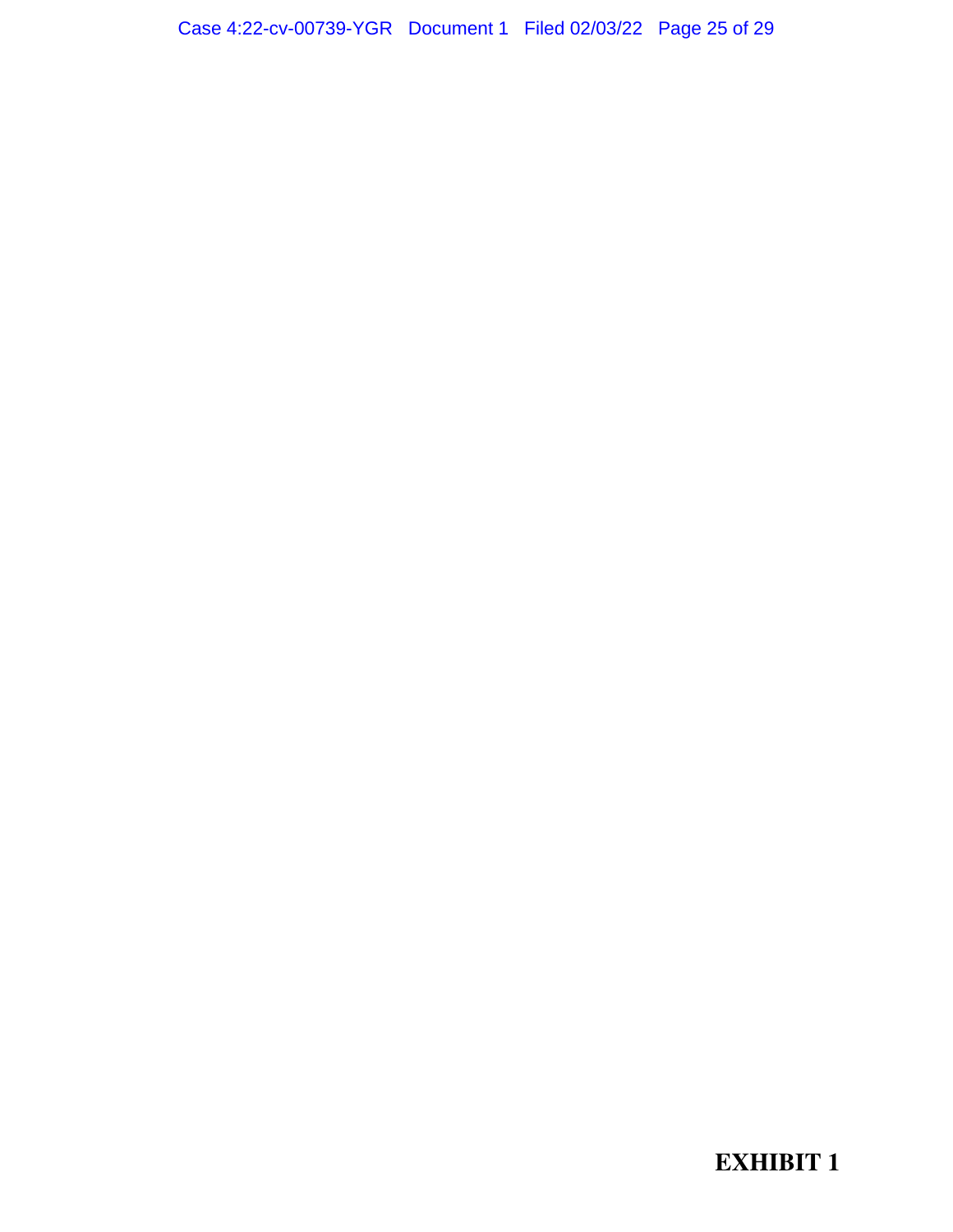**BURSOR FISHER**  $P.A.$ 

**888 SEVENTH AVENUE NEW YORK, NY 10019 www.bur sor.com**

**J OSHUA A RISOHN** Tel: **646 . 837 . 7 1 0 3**  Fax: **212.989 . 9163 jarisohn@bursor.com**

January 20, 2022

*Via Fed Ex and Certified Mail - Return Receipt Requested*

Myriad Genetics, Inc. 320 Wakara Way Salt Lake City, UT 84108

CT Corporation System 1108 E South Union Ave Midvale, UT 84047

Re: *Demand Letter Pursuant to California Civil Code § 1782*; *U.C.C. §§ 2-313, 2-314; and all other applicable laws*

To Whom It May Concern:

This letter serves as a preliminary notice and demand for corrective action by Myriad Genetics, Inc. ("You" or "Defendant") pursuant to numerous provisions of California law, including but not limited to subsections  $(a)(5)$ ,  $(7)$ , and  $(9)$  of the Consumers Legal Remedies Act, Civil Code § 1770 and U.C.C. § 2-607(3)(A) concerning the breaches of warranty described herein on behalf of our client, Ashley Carroll, and all other similarly situated purchasers.

You have participated in the marketing and sale of the Prequel Prenatal Screen (the "Product"). Defendant markets and sells the Tests as genetic, prenatal screening tests for pregnant women that screen for various chromosomal and genetic conditions affecting a baby's health. Defendant markets these tests as safe and accurate. However, these tests are incorrect about 85 percent of the time, subjecting expecting mothers to further diagnostic testing, genetic counseling, and the potential for erroneous termination of a viable pregnancy. Thus, the Product is unsuitable for its intended and advertised purpose, and Your representations are false and misleading.

Ms. Carroll purchased the Product based on the Product's representations.

Ms. Carroll is acting on behalf of a class defined as all persons in the United States who purchased the Product. Ms. Carroll is also acting on behalf of a subclass of persons who purchased the Product in the State of California.

To cure these defects, we demand that you make full restitution to all purchasers of the Product of all money obtained from sales thereof.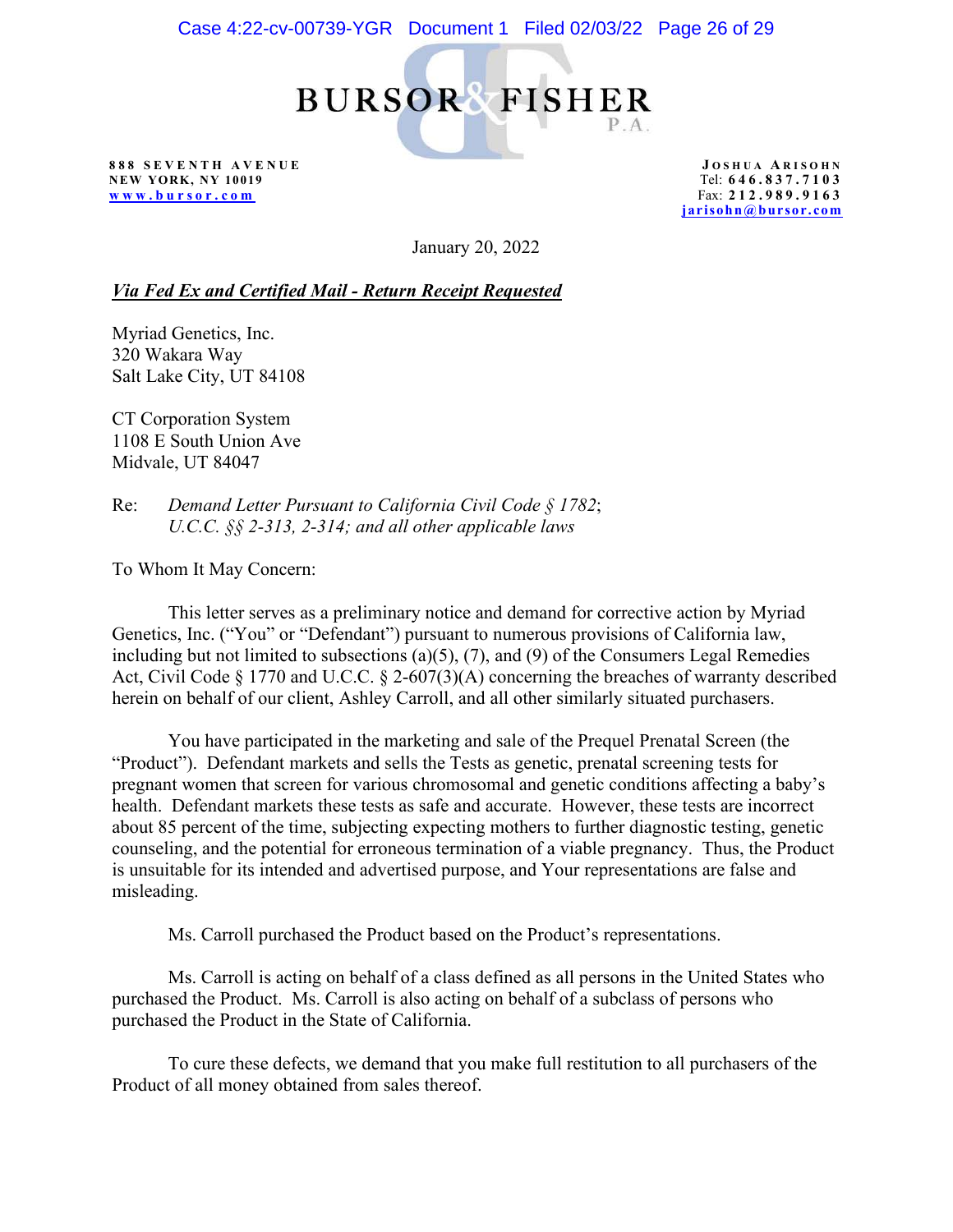# **BURSOR&FISHER** PAGE 2 Case 4:22-cv-00739-YGR Document 1 Filed 02/03/22 Page 27 of 29

We further demand that you preserve all documents and other evidence which refer or relate to any of the above-described practices including, but not limited to, the following:

- 1. All documents concerning the design, development, and/or testing of the Product;
- 2. All documents concerning the advertisement, labeling, marketing, or sale of the Product;
- 3. All documents concerning communications with purchasers of the Product, including but not limited to customer complaints; and
- 4. All documents concerning your total revenue derived from sales of the Product in California and the United States.
- 5. All communications with the FDA and other regulatory agencies about the Product.

If you contend that any statement in this letter is inaccurate in any respect, please provide us with your contentions and supporting documents immediately upon receipt of this letter.

Please contact me right away if you wish to discuss an appropriate way to remedy this matter. If I do not hear from you promptly, I will take that as an indication that you are not interested in doing so.

Very truly yours,

Ausch

Joshua D. Arisohn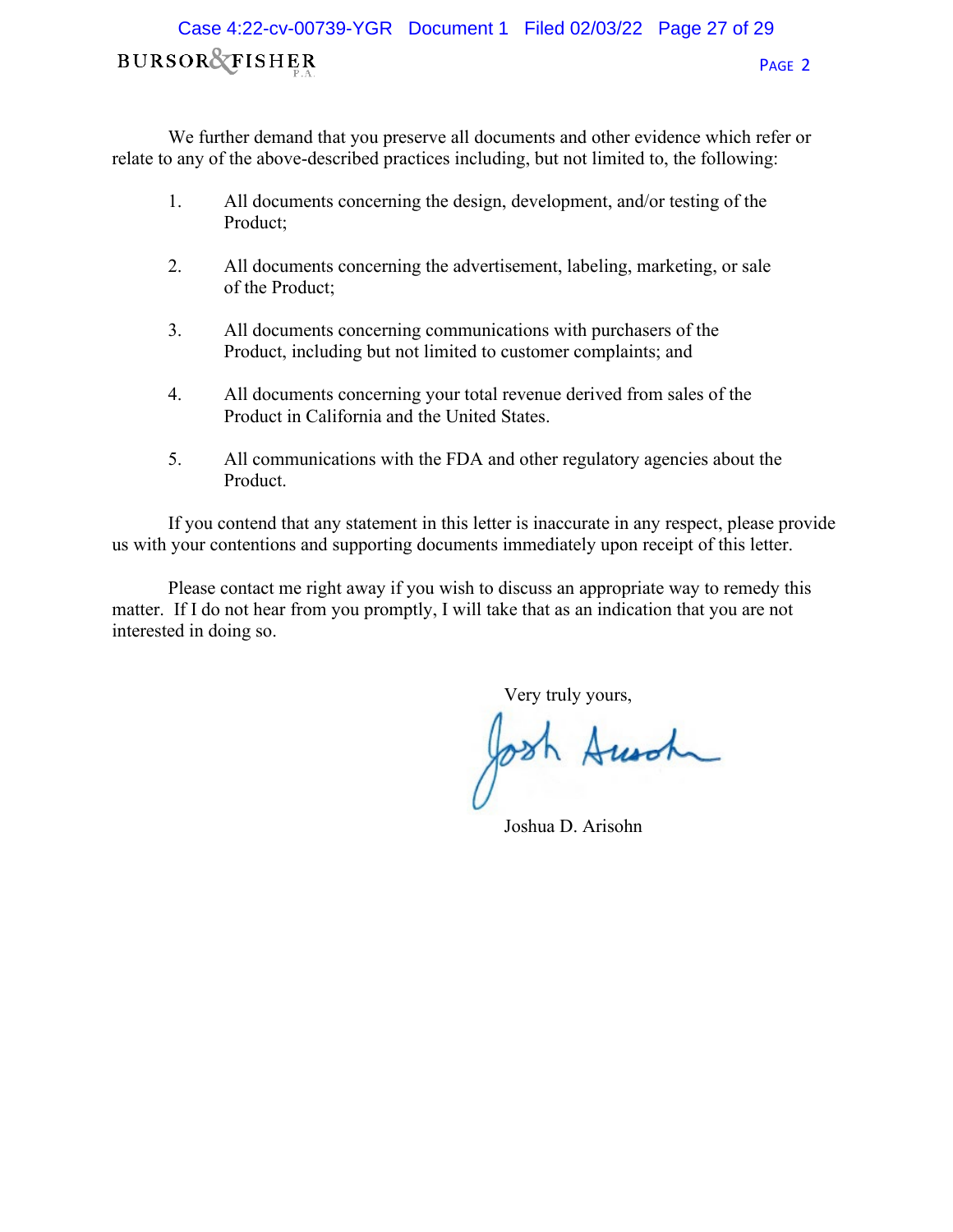**EXHIBIT 2**